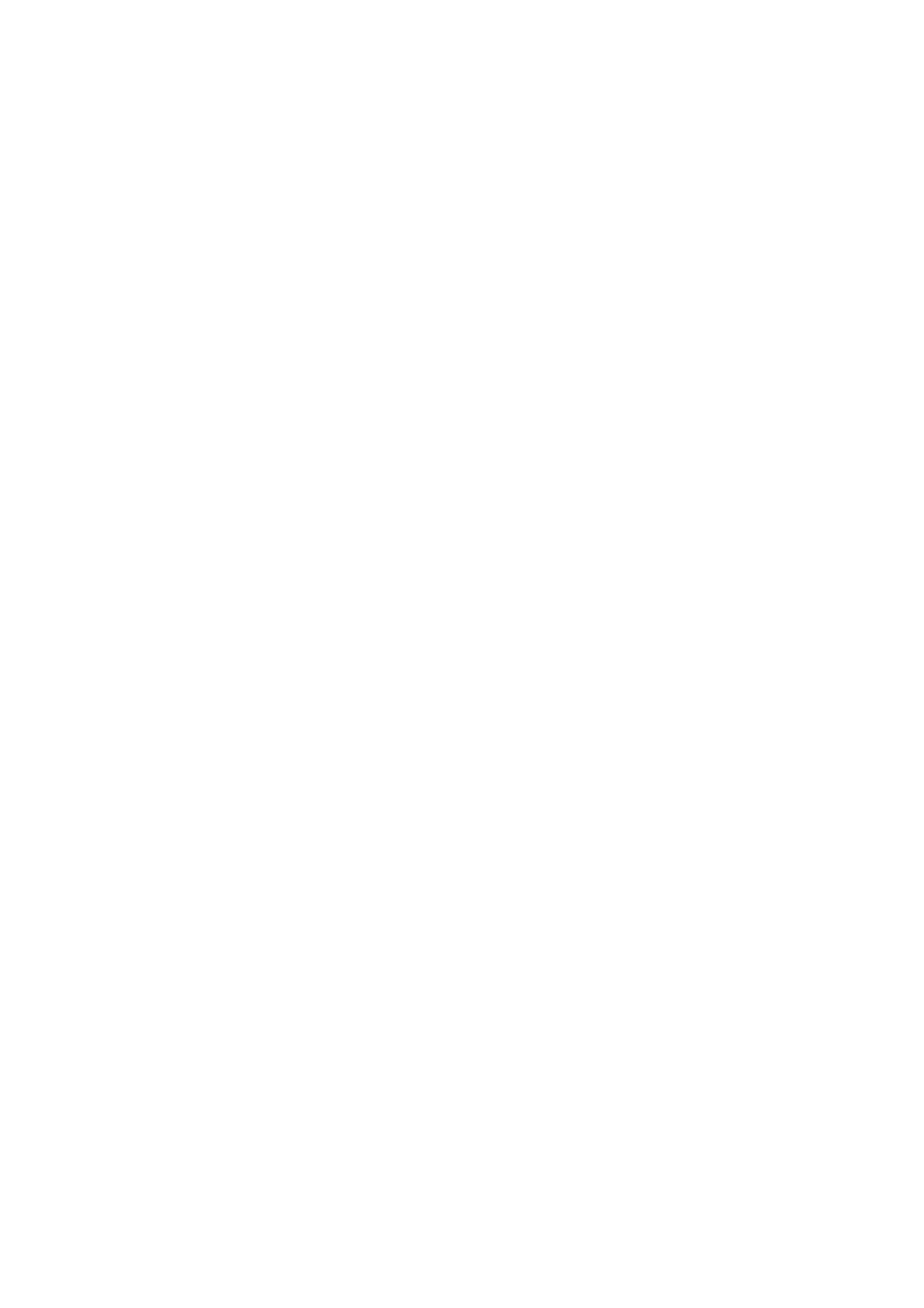## **Table of Contents**

| 1. |     |                                                                               |  |
|----|-----|-------------------------------------------------------------------------------|--|
| 2. |     |                                                                               |  |
|    | 2.1 |                                                                               |  |
|    | 2.2 |                                                                               |  |
|    | 2.3 |                                                                               |  |
|    | 2.4 |                                                                               |  |
|    | 2.5 |                                                                               |  |
|    | 2.6 |                                                                               |  |
|    | 2.7 |                                                                               |  |
|    |     |                                                                               |  |
|    |     |                                                                               |  |
|    | 2.8 |                                                                               |  |
|    |     |                                                                               |  |
|    |     |                                                                               |  |
|    |     |                                                                               |  |
| 3. |     |                                                                               |  |
|    | 3.1 |                                                                               |  |
|    | 3.2 |                                                                               |  |
|    | 3.3 |                                                                               |  |
|    |     |                                                                               |  |
|    |     |                                                                               |  |
|    |     |                                                                               |  |
|    | 3.4 | Current accord, trading book and partial use risk-weighted assets (panel C)13 |  |
|    |     |                                                                               |  |
|    |     |                                                                               |  |
|    |     |                                                                               |  |
|    | 3.5 |                                                                               |  |
|    |     |                                                                               |  |
|    |     |                                                                               |  |
|    |     |                                                                               |  |
|    |     | Counterparty Exposures under repo and OTC derivatives (panel F)15             |  |
| 4. |     |                                                                               |  |
| 5. |     |                                                                               |  |
| 6. |     |                                                                               |  |
|    | 6.1 |                                                                               |  |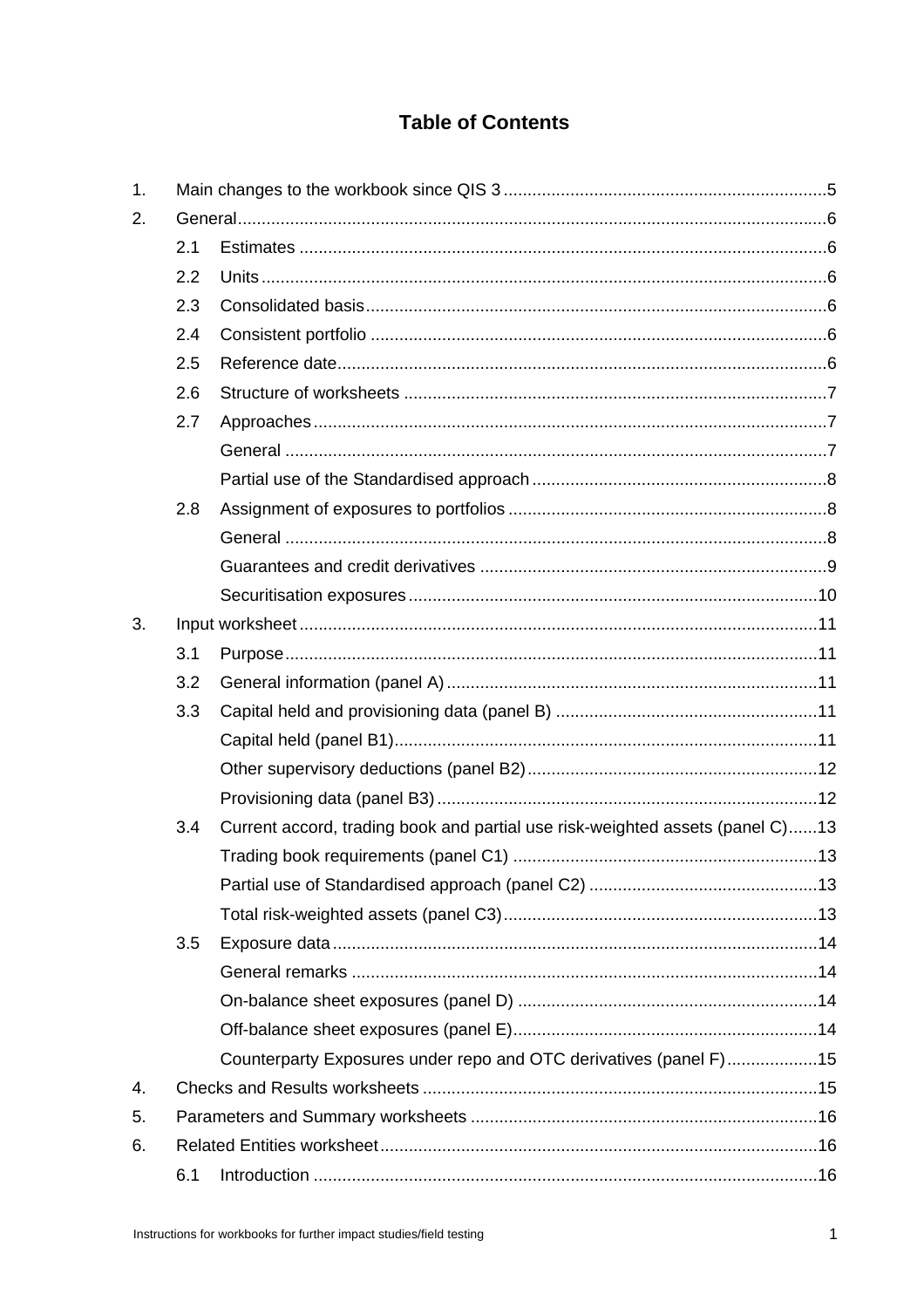|                | 6.2 |                                                                           |  |
|----------------|-----|---------------------------------------------------------------------------|--|
|                | 6.3 |                                                                           |  |
| 7 <sub>1</sub> |     |                                                                           |  |
|                | 7.1 |                                                                           |  |
|                | 7.2 |                                                                           |  |
|                | 7.3 | Inputs for drawn exposures, other off-balance sheet exposures and undrawn |  |
|                | 7.4 | Counterparty exposures (repo-style transactions and OTC derivatives) 18   |  |
|                | 7.5 |                                                                           |  |
|                | 7.6 |                                                                           |  |
|                | 7.7 |                                                                           |  |
| 8.             |     |                                                                           |  |
| 9.             |     |                                                                           |  |
|                | 9.1 |                                                                           |  |
|                | 9.2 |                                                                           |  |
|                | 9.3 |                                                                           |  |
| 10.            |     |                                                                           |  |
|                |     |                                                                           |  |
|                |     |                                                                           |  |
|                |     |                                                                           |  |
|                |     |                                                                           |  |
|                |     |                                                                           |  |
|                |     |                                                                           |  |
|                |     |                                                                           |  |
|                |     |                                                                           |  |
|                |     |                                                                           |  |
|                |     |                                                                           |  |
|                |     |                                                                           |  |
|                |     |                                                                           |  |
|                |     |                                                                           |  |
|                |     |                                                                           |  |
|                |     |                                                                           |  |
| 11.            |     |                                                                           |  |
|                |     |                                                                           |  |
|                |     |                                                                           |  |
|                |     |                                                                           |  |
|                |     | 11.4 LGD bands - Drawn, off-balance sheet items and commitments  24       |  |
|                |     |                                                                           |  |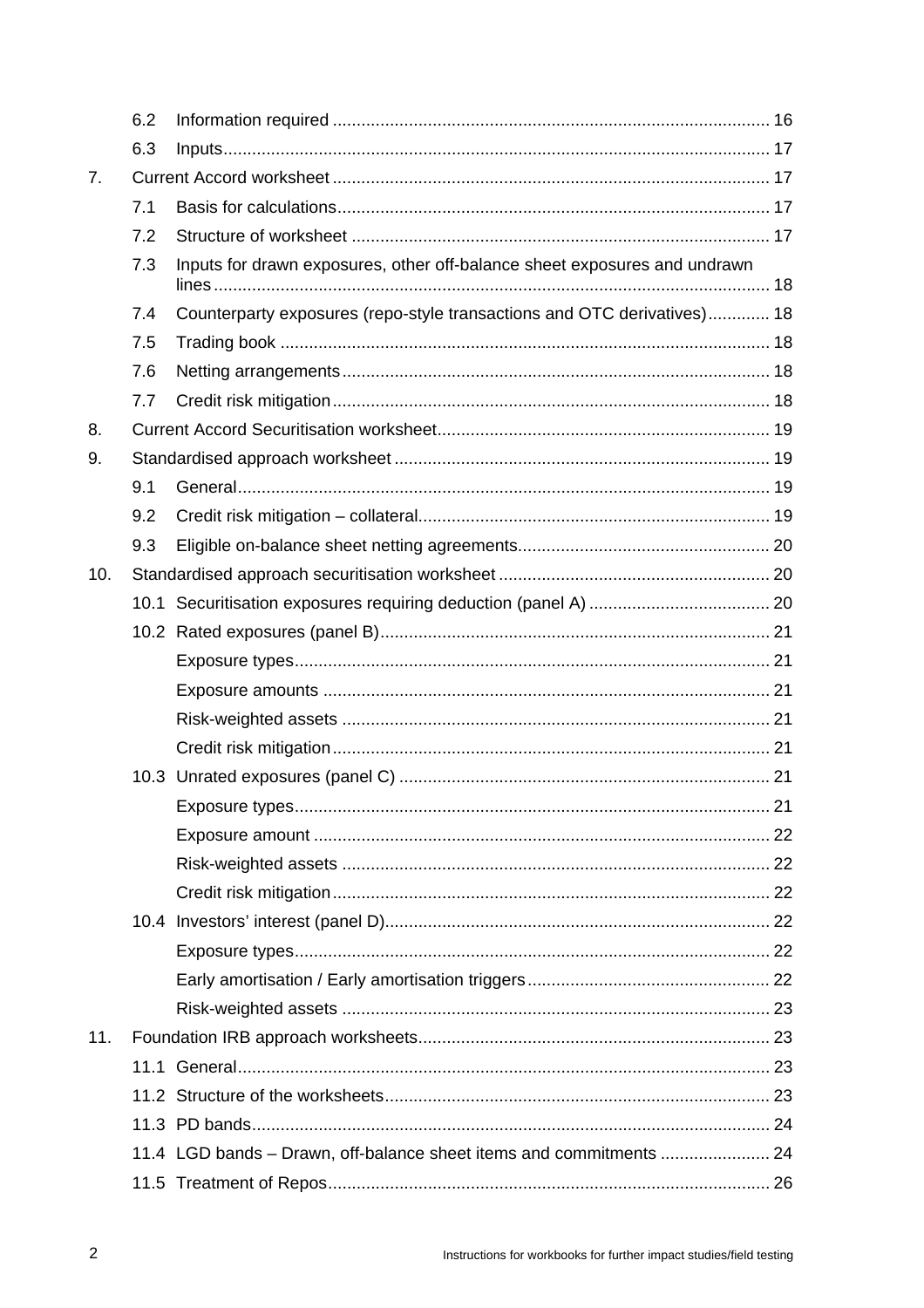| 12. |  |                                                                               |  |
|-----|--|-------------------------------------------------------------------------------|--|
|     |  |                                                                               |  |
|     |  |                                                                               |  |
|     |  |                                                                               |  |
|     |  |                                                                               |  |
| 13. |  |                                                                               |  |
|     |  |                                                                               |  |
|     |  |                                                                               |  |
|     |  |                                                                               |  |
|     |  |                                                                               |  |
|     |  |                                                                               |  |
| 14. |  |                                                                               |  |
| 15. |  |                                                                               |  |
|     |  |                                                                               |  |
|     |  | 15.2 Securitisation exposures subject to ratings-based or internal assessment |  |
|     |  |                                                                               |  |
|     |  |                                                                               |  |
|     |  |                                                                               |  |
|     |  |                                                                               |  |
|     |  |                                                                               |  |
|     |  |                                                                               |  |
|     |  |                                                                               |  |
|     |  |                                                                               |  |
|     |  |                                                                               |  |
|     |  |                                                                               |  |
|     |  |                                                                               |  |
|     |  |                                                                               |  |
| 16. |  |                                                                               |  |
|     |  |                                                                               |  |
|     |  |                                                                               |  |
|     |  |                                                                               |  |
|     |  |                                                                               |  |
|     |  |                                                                               |  |
|     |  |                                                                               |  |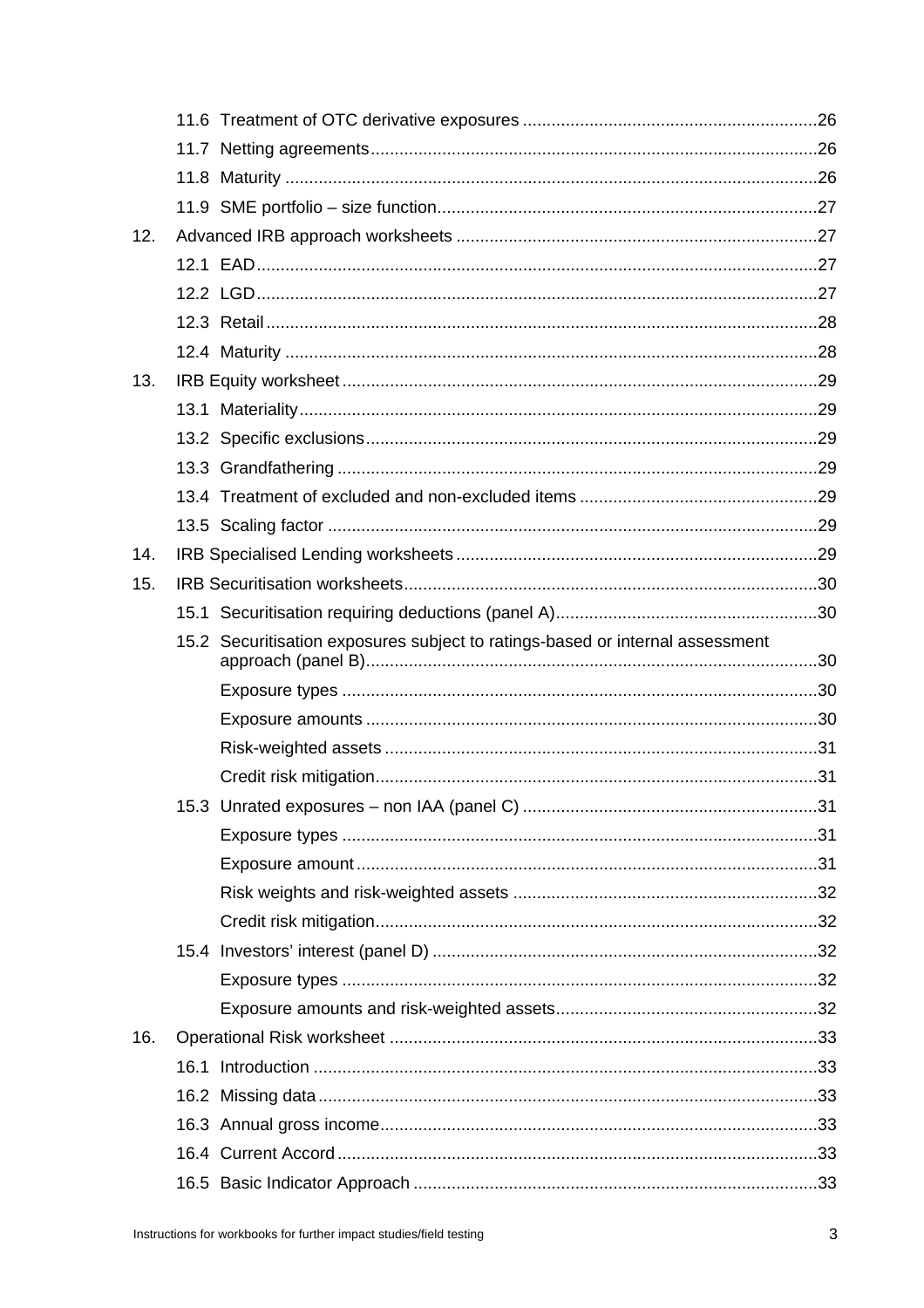| 1.  |  |
|-----|--|
| 2.  |  |
| 3.  |  |
| 4.  |  |
| 5.  |  |
| 6.  |  |
| 7.  |  |
| 8.  |  |
| 9.  |  |
| 10. |  |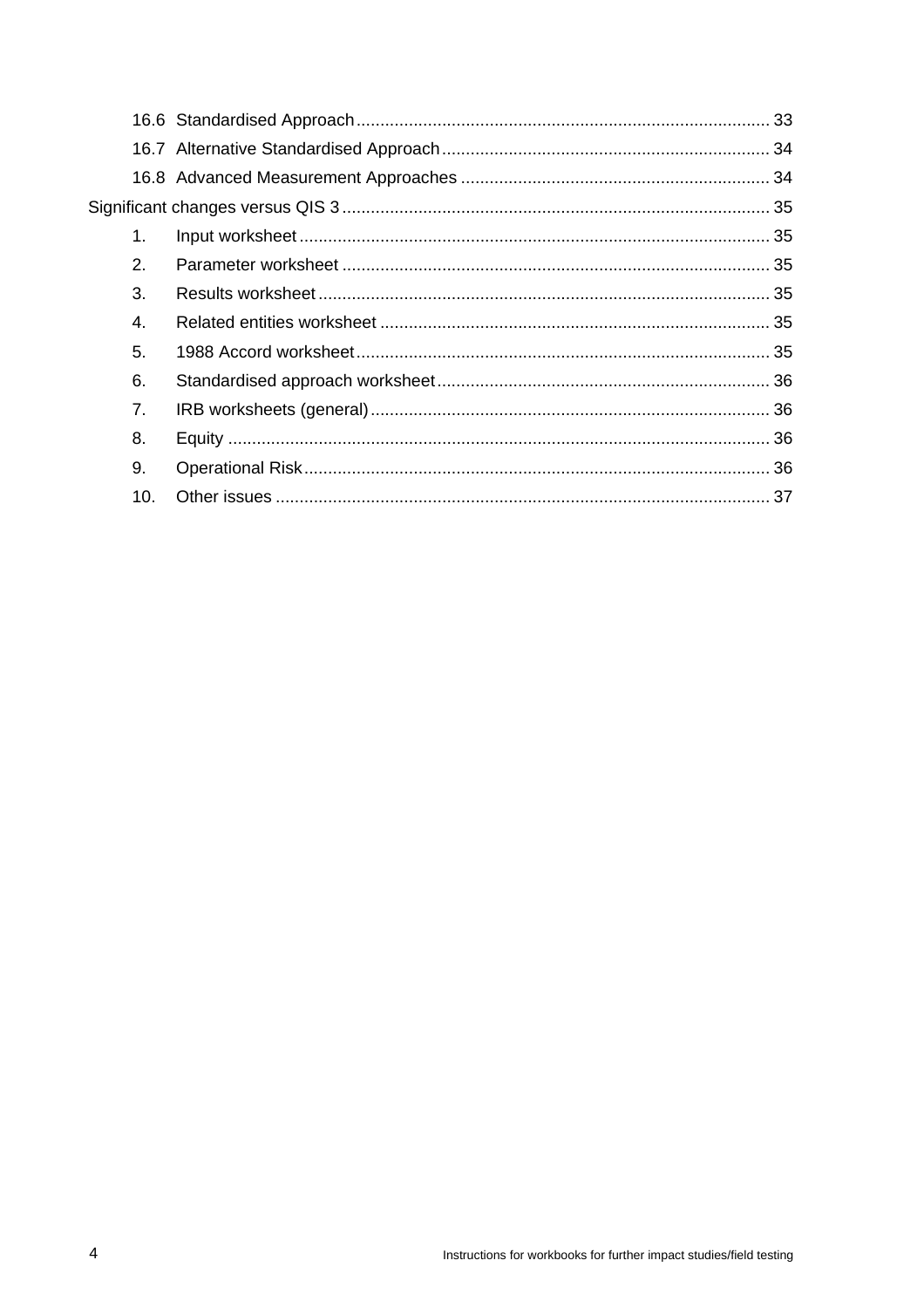# **Instructions1**

These instructions refer to version 4.0.x of the workbook. If the workbook version shown in panel A of the Parameters worksheet is different, please obtain the appropriate instructions from your supervisor.

### **1. Main changes to the workbook since QIS 3**

The structure of the workbook as well as the data requirements are similar to those used for the Quantitative Impact Study 3 (QIS 3). However, the workbook was improved in a number of ways: (i) to incorporate changes in the rules from the third consultative document (CP3) issued in April 2003 to the revised Framework issued in June 2004, especially the move to a UL-only framework and to the different treatment of provisions; and (ii) to avoid the problems that emerged during the QIS 3 data collection exercise and the subsequent analysis. The main changes are as follows:

- The Input and Results worksheets (the latter mainly containing the calculations of the former Capital worksheet) have been slightly modified in order to present the relevant information in a consistent matter. Furthermore, a new Parameters worksheet has been added, in which the values of the necessary parameters for the calculations are clearly illustrated, even though they cannot be modified by banks.
- In the worksheets for the advanced IRB approach, separate LGD values for nondefaulted and defaulted assets shall be entered, in order to reflect the requirements of the revised Framework.
- The PD/maturity matrix used in the IRB portfolios in QIS 3 has been replaced by a matrix requesting the average maturity for a given PD/LGD combination. This change will increase the accuracy of the risk-weighted asset calculations.
- In QIS 3, specialised lending exposures subject to the foundation or advanced IRB treatment were reported in the Corporate worksheet. There are now separate worksheets for HVCRE and other specialised lending exposures under both foundation and advanced IRB approaches.
- There is also a new worksheet for home equity lines of credit (HELOCs) to enable a separate analysis of the impact of the revised Framework on these exposures. The parameters of the risk-weight function are the same as for residential mortgages.
- To the greatest extent possible, all IRB worksheets for both foundation and advanced IRB approaches – now have the same basic structure, and in general all matrices appear in the same cell positions. This makes it easier for banks to fill in data automatically, and it also allows a more efficient analysis of the data. Therefore, various tables (e.g. the maturity adjustment) appear in some IRB worksheets for portfolios for which they are not really necessary. However, these

<sup>1</sup> Unless stated otherwise, paragraph numbers given in the remainder of these Instructions refer to the document "International Convergence of Capital Measurement and Capital Standards: A Revised Framework", published by the Basel Committee on Banking Supervision in June 2004.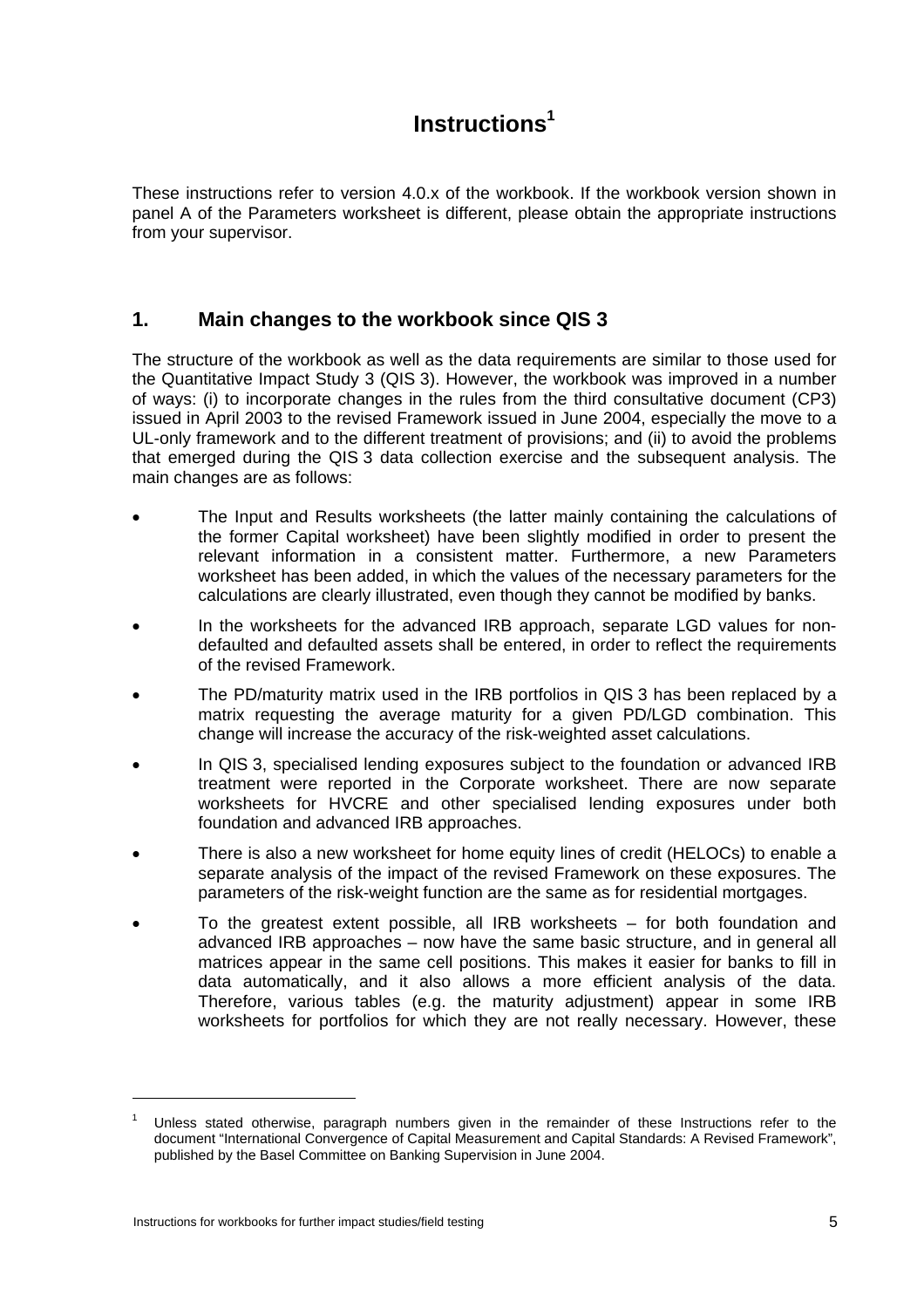parts are hidden and disabled insofar as they are not necessary and will not have any impact on the calculation of risk-weighted assets.

• An additional subtype of exposures called "e) Other off-balance sheet exposures" was created in order to separate the effects on off-balance sheet exposures which do not belong to one of the subcategories "b) Undrawn lines – committed and uncommitted", "c) Repo-style transactions" or "d) OTC derivative exposures" from the effects on drawn exposures.

A more detailed list of changes versus QIS 3 is contained in the Annex.

### **2. General**

### **2.1 Estimates**

It is recognised that banks may not have exact data on all the requested elements due to, for example, the roll-out of the IRB approach and, therefore, estimates are acceptable for the purpose of this exercise as long as they are representative of a bank's portfolio and can be justified. Estimates should be discussed with the national supervisor and set out in a separate note.

#### **2.2 Units**

Banks should report data in the most convenient currency. Banks should record which currency has been used in the Input worksheet. Supervisors will provide the relevant exchange rate for converting the reporting currency to Euros. If banks use 1,000 or 1,000,000 currency units for reporting, this must also be indicated in the Input worksheet.

Percentages should be reported as decimals and will be converted to percentages automatically. For example, 1% should be entered as 0.01.

### **2.3 Consolidated basis**

Unless otherwise specified by their supervisor, banks are asked to complete the worksheets for consolidated group exposures on a worldwide basis. All operating entities with material exposures should be included. As far as possible, all exposures within given portfolios (e.g. corporate, retail) should be included.

### **2.4 Consistent portfolio**

It is extremely important that banks use a consistent portfolio throughout the calculations of capital requirements under the current Accord and the new Standardised and/or IRB approaches. This ensures the comparability of results across approaches and relative to the current capital requirements.

### **2.5 Reference date**

Banks should note the reporting date in the Input worksheet and use the same data for credit, market and operational risk. (Different rules apply for the Standardised and Basic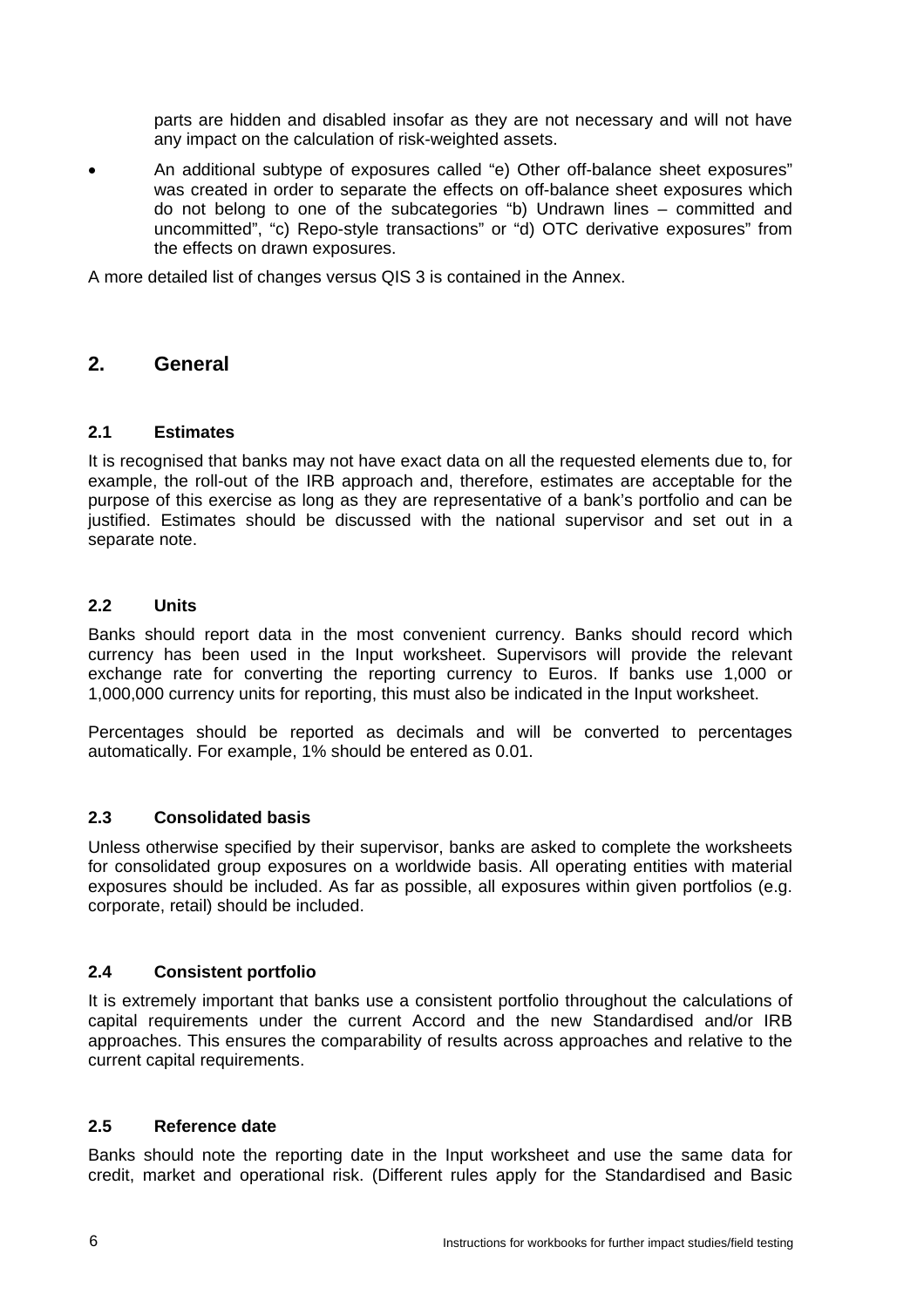Indicator approaches to operational risk, where the information about the relevant years is contained in the respective worksheets.)

#### **2.6 Structure of worksheets**

**Banks need only enter data in the yellow shaded cells**. All other cells are either automatically calculated or are linked to cells in other parts of the worksheet. These unshaded cells cannot be changed.

There are separate worksheets (generally more than one) for each approach. The worksheets calculate risk-weighted assets using information linked to the Input worksheet and banks' own inputs that are entered in yellow cells.

In addition, some worksheets contain **green** shaded cells. These are for information only; they are designed to provide further information for analysing the results. Banks should provide this information, although such information does not feed directly into the calculation of capital.

There are also pink cells which should be completed by supervisors. In general, these refer to areas where there is national discretion in the current Accord or in the revised Framework. If there are pink cells that have not been completed, banks should contact their national supervisors.

All other cells – including those that have been "greyed out" or shaded orange to highlight some of the results – must not be changed by banks and are therefore locked. The structure of the whole workbook is locked as well. **It is important to note that any modification to the worksheets might render the workbook unusable both for the validation of the final results and the subsequent aggregation process.**

The worksheets have in-built checks (in red). Underneath each check, cells indicate whether the inputs tally with the relevant data ("Yes" or "No"). Banks are asked to look at these checks to ensure the data input is consistent  $-$  if they are not, they should understand why and make the necessary adjustments.

For many portfolios in the IRB approaches, banks can specify the number of PD, LGD and exposure at default ("EAD") bands they wish to use. Additional columns or rows can be left empty. Banks can, however, not add or remove columns or rows since the worksheets are protected. If this should become necessary, the national supervisor should be contacted.

Where banks have not been able to comply with any of the instructions, they must clearly set out these areas in a separate note to their supervisor.

### **2.7 Approaches**

#### *General*

Banks are requested to provide data for at least one of the approaches of the revised Framework as well as for the current Accord. The worksheets for the other approaches can be used for comparative analysis only and not for reporting data on exposures subject to partial use of that approach. The national supervisor will provide guidance on whether such a comparative analysis is intended and therefore data for more than one of the new approaches is required.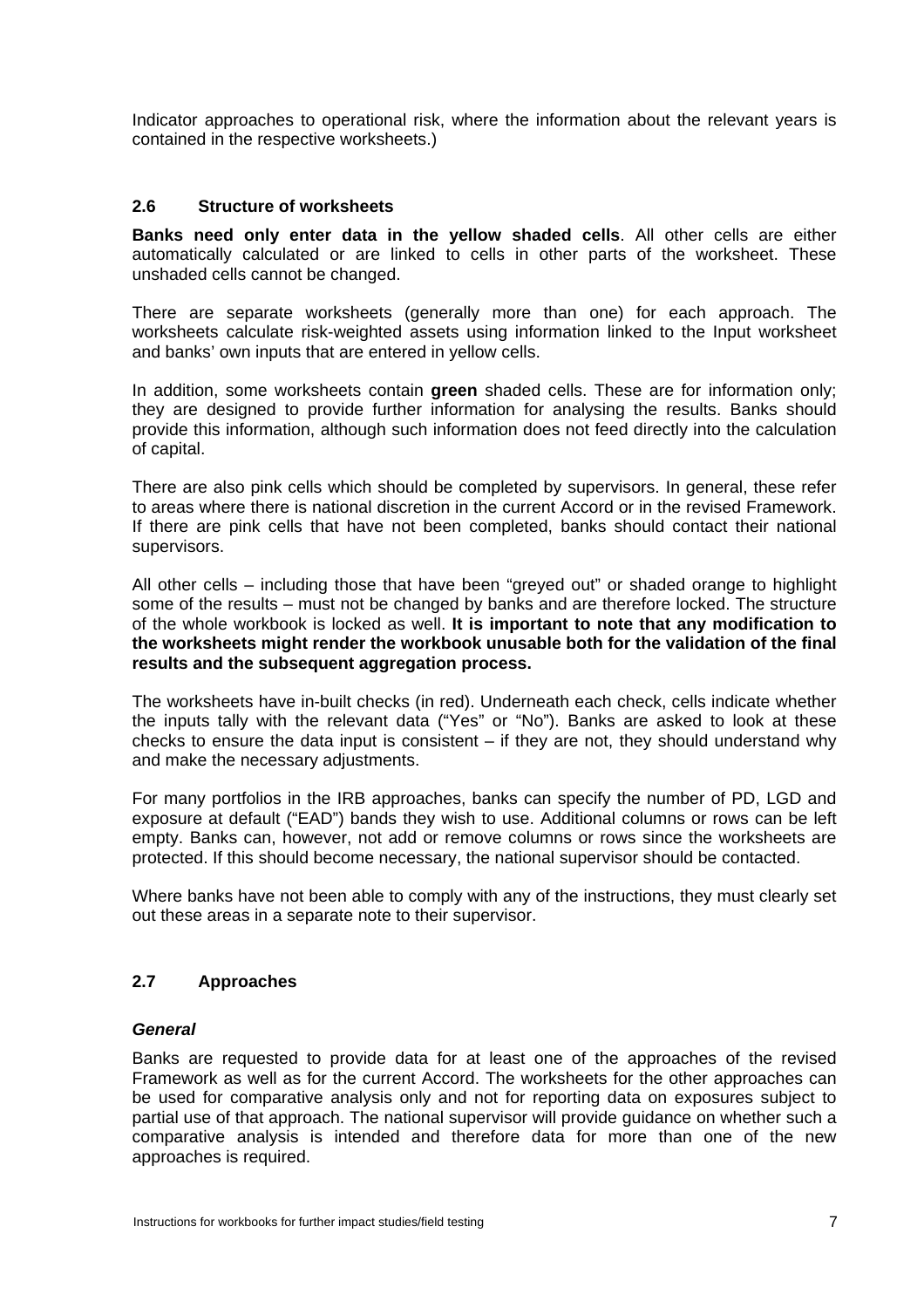#### *Partial use of the Standardised approach*

In general, the current workbook does not allow banks to use different approaches for different parts of their portfolios. However, partial use of the Standardised approach can be included in the calculations only in the case where the bank can separate out all exposures and general provisions subject to the partial use of the Standardised approach, e.g. because the Standardised part of the banking group is a separate legal entity and these figures are readily available from that entity's balance sheet.

### **2.8 Assignment of exposures to portfolios**

### *General*

For the purposes of this exercise, eleven broad categories of exposures are identified. However, not all of them will be relevant for all banks. The eleven categories are:

- Corporate (not including SMEs and Specialised Lending);
- Specialised lending (SL). Within the SL portfolio the categories "HVCRE" and "Other" are distinguished where the latter category comprises Project Finance, Income Producing Real Estate, Object Finance and Commodity Finance;
- Sovereign:
- Banks;
- Retail (not including SMEs), including
	- Other Retail,
	- Qualifying revolving retail,
	- Mortgage retail and
	- Home equity lines of credit (HELOCs);
- SMEs
	- treated as corporate,
	- treated as retail;
- Equity;
- Purchased receivables;
- Securitised assets:
- Trading book; and
- Investments in related entities.

Definitions for all exposure classes are given in the revised Framework (June 2004). Additional instructions will be provided on whether and how HELOCs should be reported separately if necessary.

It is important that banks use consistent categories across the various approaches (i.e. exposures designated as sovereign under the Standardised approach must also be designated as sovereign under the current Accord and IRB approaches). A particular case is for the Retail portfolio, where the definition of retail is different for the Standardised and IRB approaches. Banks completing one or both of the IRB approaches must use the IRB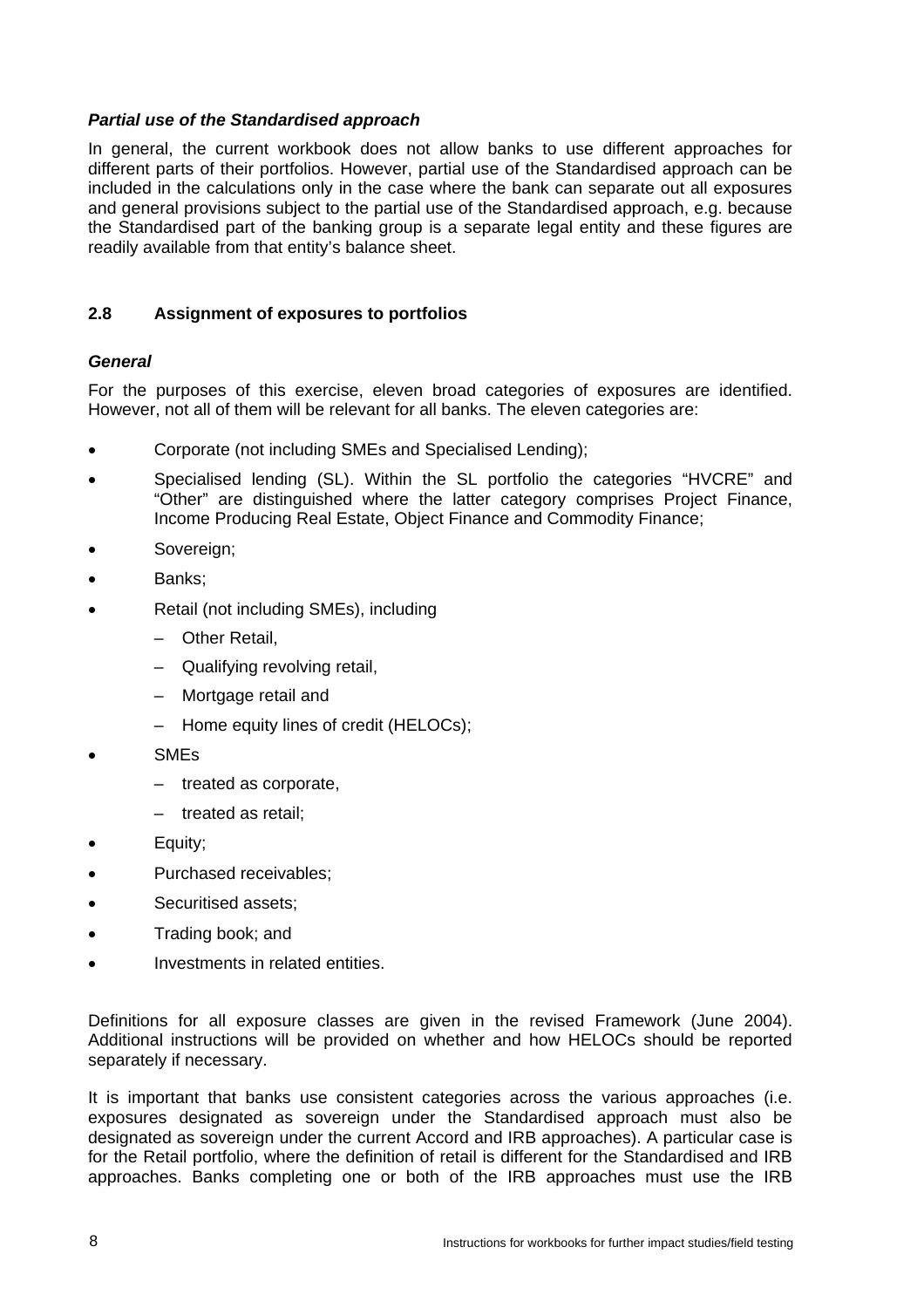definition for **both** Standardised and IRB approaches if they also provide data for the Standardised approach. This is to ensure that the Standardised and IRB results are comparable. Banks **only** completing the Standardised or one of the IRB approaches should follow the definition of that specific approach.

#### *Guarantees and credit derivatives*

As a general rule, in completing the worksheets banks should assign exposures that are guaranteed by (or where credit protection is provided by) another counterparty, **according to the characteristics of the guarantor or provider of protection**. Thus, if a bank has an exposure to a corporate guaranteed by another bank, this exposure must be treated as a bank exposure and included in the claims on banks portfolio. This should apply throughout the approaches.<sup>2</sup> Exposures should not be moved between portfolios  $-$  thus if a corporate exposure has been guaranteed by a bank, it should always be shown in the bank portfolio (in the Input worksheet and throughout the approaches). An exception must be made in the case of credit default swaps on guaranteeing a pool of assets. If the CDS provides full protection for the entire portfolio and the protection seller is an eligible guarantor then the treatment is as described above. If the eligible guarantor provides only partial coverage, the covered portion of the pool must be treated according to the substitution approach as described above. The remaining uncovered part must be treated as a retained first loss piece which is to be entered accordingly in the Securitisation worksheets.

Supervisors may choose not to ask for data on credit risk mitigation. If this is the case only exposures "post protection" should be recorded. Conversely, banks might be requested to enter their exposures before and after the effects of credit protection. Thus, in the current Accord and Standardised approach worksheets, banks should first slot exposures with a guarantee or credit protection according to the risk weighting of the initial obligor in the column headed "pre-protection" and then slot exposures according to the risk weighting of the guarantor or credit protection provider in the column "post-protection".

Banks should adopt a similar approach in the IRB worksheets: banks should assign exposures with a guarantee or credit protection according to the PD band of the initial obligor in the column headed "exposures before credit protection" and then assign these exposures according to the PD of the guarantor in the column headed "exposures after credit protection".

A further option is available in the advanced IRB approach, where banks can make their own internal assessment of the degree of risk transfer and can accordingly adjust either the PD or LGD.

- If a bank chooses to adjust the PD, it should follow the same approach as described above and assign exposures to PD bands before and after the effects of credit protection.
- If the bank chooses to adjust its LGD estimates, it should enter the same quality distributions in both the "before" and "after" credit protection columns. If a bank chooses this option, exposures must also be shown in the portfolio of the underlying

 $\overline{a}$ 

<sup>2</sup> Credit protection other than collateral (e.g. a guarantee) provided by a securitisation special purpose vehicle to a securitisation exposure is not eligible for CRM treatment and should not be recorded in the portfolio of the protection provider – it should be recorded in the Securitisation worksheet. However, if the guarantee is collateralised, the effects of such collateralisation must be recorded in the appropriate table of the Securitisation worksheet.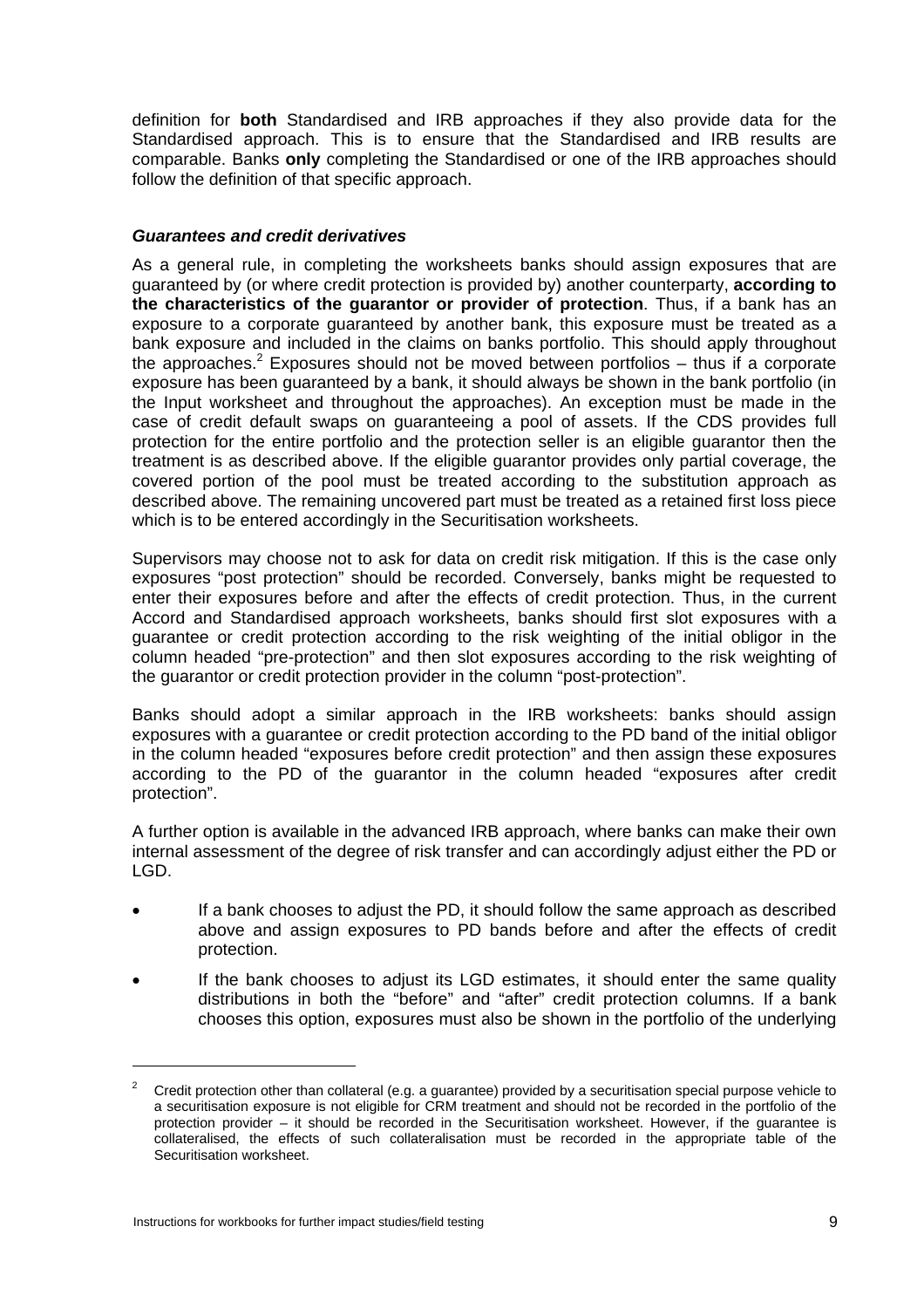obligor in the foundation IRB, the Standardised approach and the current Accord worksheets.

Where partial coverage exists, or where there is a currency mismatch between the underlying obligation and the credit protection, it is necessary to split the exposure into a covered and uncovered amount. The treatment in the Standardised and foundation IRB approaches is very similar. In showing exposures "after" the effects of credit protection, banks should slot the portion of the exposures guaranteed/protected into the PD band/risk weighting of the guarantor/protection provider. The remaining uncovered portion of the exposure is assigned the PD band/risk weighting of the underlying counterparty.

### *Securitisation exposures*

Banks must apply the securitisation framework for determining regulatory capital requirements for exposures arising from traditional and synthetic securitisations or similar structures that contain features common to both (paragraphs 538–540).

**Securitisation exposures** can include but are not restricted to the following:

- Asset-backed securities;
- Mortgage-backed securities:
- Credit enhancements;
- Liquidity facilities;
- Interest rate or currency swaps;
- Credit derivatives;
- Refundable price discounts as described in paragraph 371; and
- Tranched cover as described in paragraph 199.

Reserve accounts, such as cash collateral accounts, recorded as an asset by the originating bank, must also be treated as securitisation exposures.

**Originators' positions** are retained and repurchased positions on originators' side. Sponsors of conduits are also considered to be originators. For example, in the context of such programmes, a bank would be considered an originator if it provides liquidity and/or credit enhancements. All other securitisation exposures held of which the bank is not the originator are considered as **investors' positions**. Guarantors of securitisation exposures must treat the guarantee as if they where an investor in that exposure.

With the exception of securitisation of exposures for which no IRB treatment of the pool assets has been specified (see paragraph 608) and under the standardised approach for exposures with a rating of BB+, BB or BB- (paragraphs 569 and 570), no distinction is made between securitisation exposures held by originators and those held by investors.

In the case of securitised revolving credit subject to early amortisation, originators must hold regulatory capital for investors' interest in the exposure. The investors' interest includes both drawn and undrawn portions of the securitised line.

Originators of securitisation exposures need not enter the securitised pool assets in the portfolio corresponding to the underlying exposures even in the case of a synthetic securitisation transaction in which the underlying instruments remain on the originators' balance sheets. An exception to this rule applies if the conditions in paragraph 554 are not fulfilled. In the case of a synthetic resecuritisation involving securitisation exposures as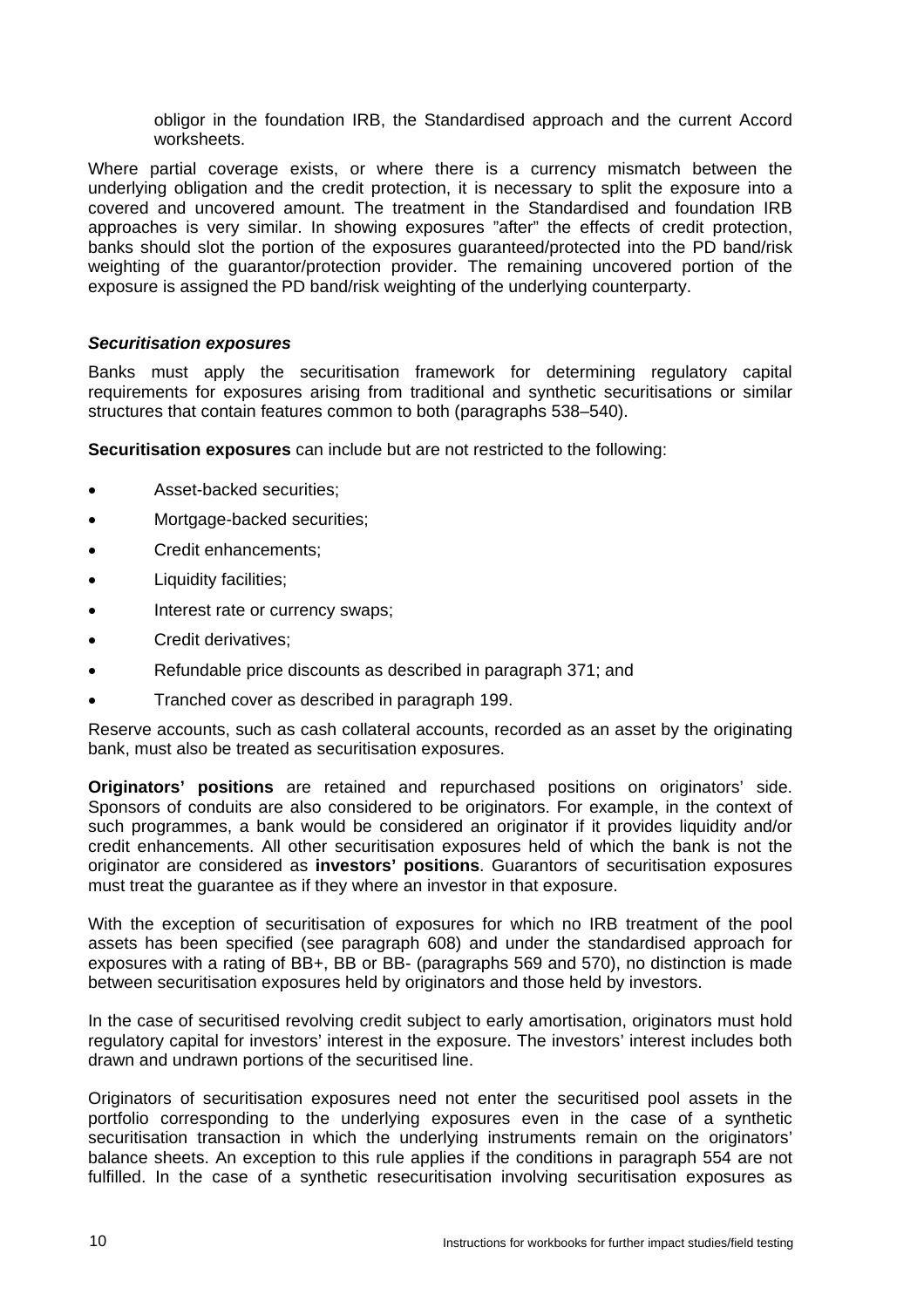underlying instruments, the underlying instruments have to be entered into the Securitisation worksheets (if rated in section B, otherwise in section C).

If an originating bank buys protection for pool assets from an SPE (non-eligible guarantor) in the form of a CDS and full coverage is provided, the underlying assets are to be entered into the workbooks corresponding to their portfolio. Assets held by the SPE for the purpose of protecting the originator against credit losses are to be treated as financial collateral for the underlying assets. If partial coverage is provided, both the covered and uncovered parts are to be treated as securitisation exposures and entered into the Securitisation worksheets.

### **3. Input worksheet**

### **3.1 Purpose**

The Input worksheet is intended to capture broad information about the portfolios used in the exercise as well as some key data regarding the bank (e.g. capital and provisions). It is the worksheet in which banks are requested to insert most of the information required for the calculations of risk-weighted assets and capital ratios; for this reason, it is linked to the other worksheets. Therefore **it is vital that this information is as accurate as possible**.

### **3.2 General information (panel A)**

Banks should enter the reporting date, the ISO code of the reporting currency and the unit they are reporting in (e.g. 1, 1,000 or 1,000,000 currency units) here. Panel A also provides drop-down menus where banks should indicate which approaches they are providing data for.

### **3.3 Capital held and provisioning data (panel B)**

### *Capital held (panel B1)*

Section 1 of this panel asks banks for the regulatory capital they hold. In general, all portfoliospecific supervisory restrictions on the eligibility of capital (e.g. that eligible Tier 2 capital must be less than Tier 1 capital) are dealt with by the worksheet. Conversely, consideration of the restrictions to eligibility depending on the type of capital instrument (e.g. the restrictions to eligibility of subordinated debt as set out in the current Accord) must be taken by the bank.

Since portfolio-specific restrictions might well be different under the different approaches (e.g. because of a different amount of supervisory deductions or risk-weighted assets), it is important that **capital figures are entered regardless of any portfolio-dependent restrictions to eligibility**. Where applicable, Tier 2 capital must include general provisions to the extent eligible under the current Accord in the respective jurisdiction.

The capital numbers must relate to the **total banking group**, even if some exposures are not included in the exercise or subject to partial use of the Standardised approach. If the exercise is carried out for an entity other than the consolidated group at the request of the national supervisor, capital figures must be reported for that entity. Still, capital held for portfolios subject to partial use of the Standardised approach has to be included.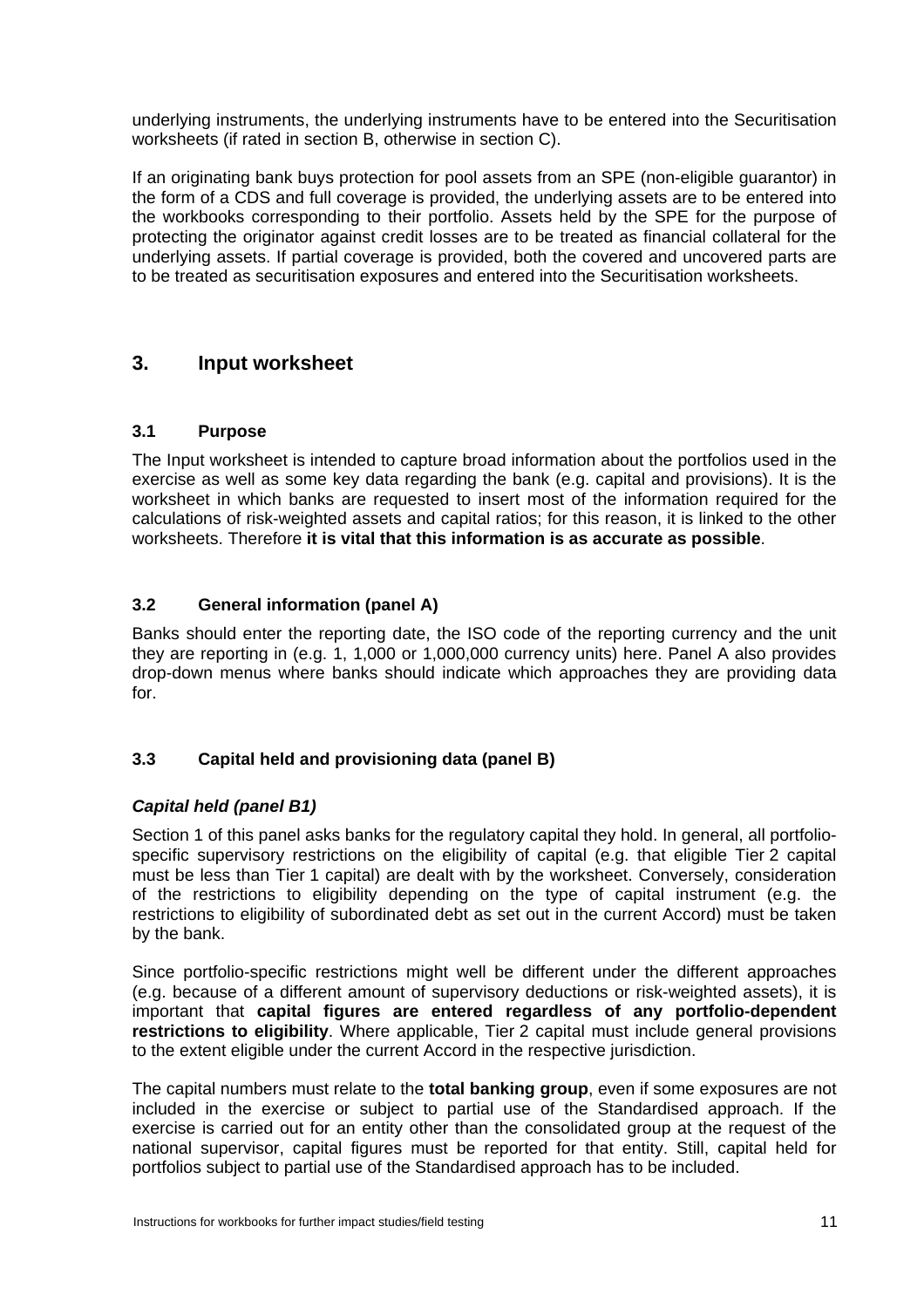#### *Other supervisory deductions (panel B2)*

In section 2 of panel B other supervisory deductions that are not dealt with elsewhere in the workbook should be entered for all approaches banks are providing data for.

Supervisory deductions should include goodwill, total capital from investments in unconsolidated banking and financial subsidiary companies and total capital for investments in the capital of other banks and financial institutions. The deductions for investments in unconsolidated banking and other financial subsidiary companies are calculated in the related entities worksheet and will feed-through to the Results worksheet automatically. The same holds true for deductions for Securitisation exposures. Banks should record other supervisory deductions not captured by the related entities or Securitisation worksheet in the cells provided.

#### *Provisioning data (panel B3)*

Section 3 asks for data on provisioning. Since the treatment of provisions strongly affects the calculations of the UL-only IRB capital requirements which have been introduced after CP3, correct data on provisioning is crucial.

The figure **"coverage general provisions"** indicates which percentage of the general provisions entered in the remainder of section 3 were set up for those assets included in the workbook. If this cell is left empty, the workbook assumes that this percentage equals the percentage coverage in terms of current Accord risk-weighted assets. For example, if the current risk-weighted assets calculated in the workbook amount to 90% of the current riskweighted assets according to a banks' supervisory returns, the workbook assumes that 90% of the general provisions can be attributed to those exposures. If the bank thinks that 85% or 95% would be more appropriate, banks must enter the respective percentage here.

**General provisions** have to be entered in four separate cells.

- First, banks have to enter the amount, if any, of general provisions currently included in their Tier 2 capital figure. If general provisions are currently not eligible as Tier 2 capital in their jurisdiction, banks shall leave this cell empty.
- Second, general provisions that might be eligible for Tier 2 capital under the Standardised approach have to be entered. Since risk-weighted assets under the Standardised approach are not known in advance, this amount must be entered regardless of the risk-weighted asset based cap.
- Third, if applicable, the bank must calculate the amount of general provisions eligible for inclusion in Tier 2 capital under the Standardised approach for the fraction of exposures subject to partial use (paragraphs 381–383). The cap depending on riskweighted assets is calculated automatically and must therefore not be applied by the bank. **The spreadsheet automatically subtracts this amount from the amounts of eligible provisions given in that panel for the Standardised and the IRB approaches. Therefore, those figures must always be entered regardless of any partial use.**
- Fourth, general provisions eligible for the EL-provisions calculation under the IRB approaches have to be entered. Once more, this amount should be entered regardless of the risk-weighted asset based cap (paragraph 43) since IRB riskweighted assets are not known in advance and the workbook calculates the cap automatically.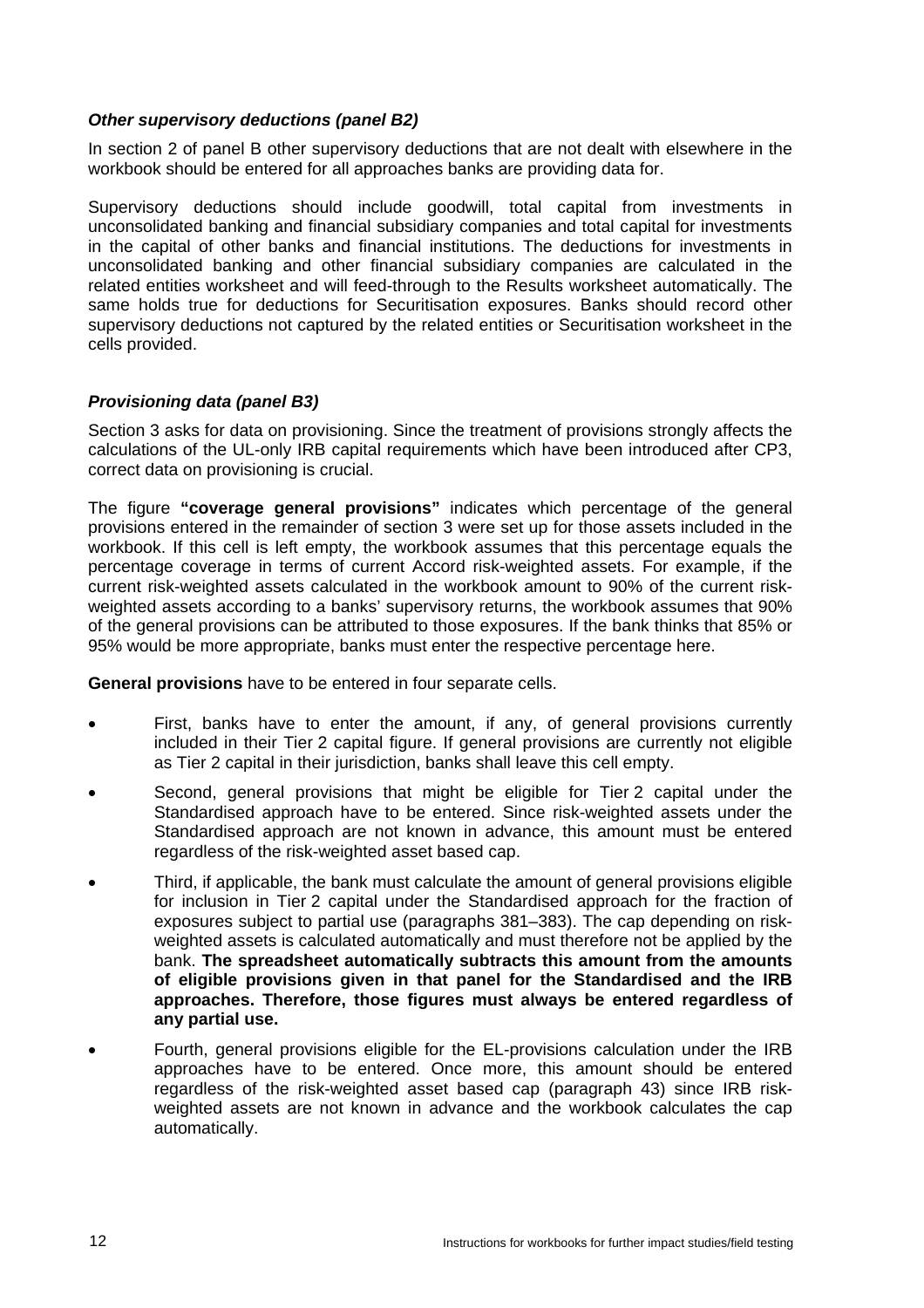### **3.4 Current accord, trading book and partial use risk-weighted assets (panel C)**

#### *Trading book requirements (panel C1)*

Trading activities carry several types of risks: counterparty credit risk, market risk (consisting of both "general market" and "specific" risk), and concentration risk. The revised Framework imposes charges for the first two, while EU institutions may incur a further charge for large exposures.

Capital requirements are calculated separately for the trading book for each approach. Riskweighted assets are calculated for three elements.

- The first component is risk-weighted assets required for **counterparty trading book exposures**; these are calculated separately for the current, Standardised and IRB approaches in the respective worksheets.
- The second element is the capital charge for **specific risk**. This capital charge should be calculated using either the standardised or the internal models method. In the former case, nothing has to be inserted in this worksheet, given that the calculations are run through the specific worksheets and then fed into the Results worksheet; in the latter case the specific risk charge (unchanged from the 1996 Market Risk Amendment) must be reported in the Input worksheet (panel C1). Please note that banks should not enter specific risk exposures subject to the internal models method elsewhere in the worksheets.
- The third element is the capital charge for **general market risk** calculated using the standardised and/or internal models method. This figure should be entered in the Input worksheet (panel C1) separately for the two methods. For exposures subject to the standardised method, supervisors might ask for an alternative calculation using the internal models method. A green cell is provided for that purpose.

In addition, if banks in the EU have capital requirements for large exposures, they should record this capital requirement in this panel (the worksheet will convert this to a risk-weighted asset equivalent).

### *Partial use of Standardised approach (panel C2)*

Risk-weighted assets for exposures subject to partial use of the Standardised approach must be calculated by the bank under both the current Accord and the Standardised approach outside the actual workbook. This calculation might be carried out either using internal IT systems or a separate workbook.

### *Total risk-weighted assets (panel C3)*

Banks should enter the amount of risk-weighted assets according to current supervisory returns here.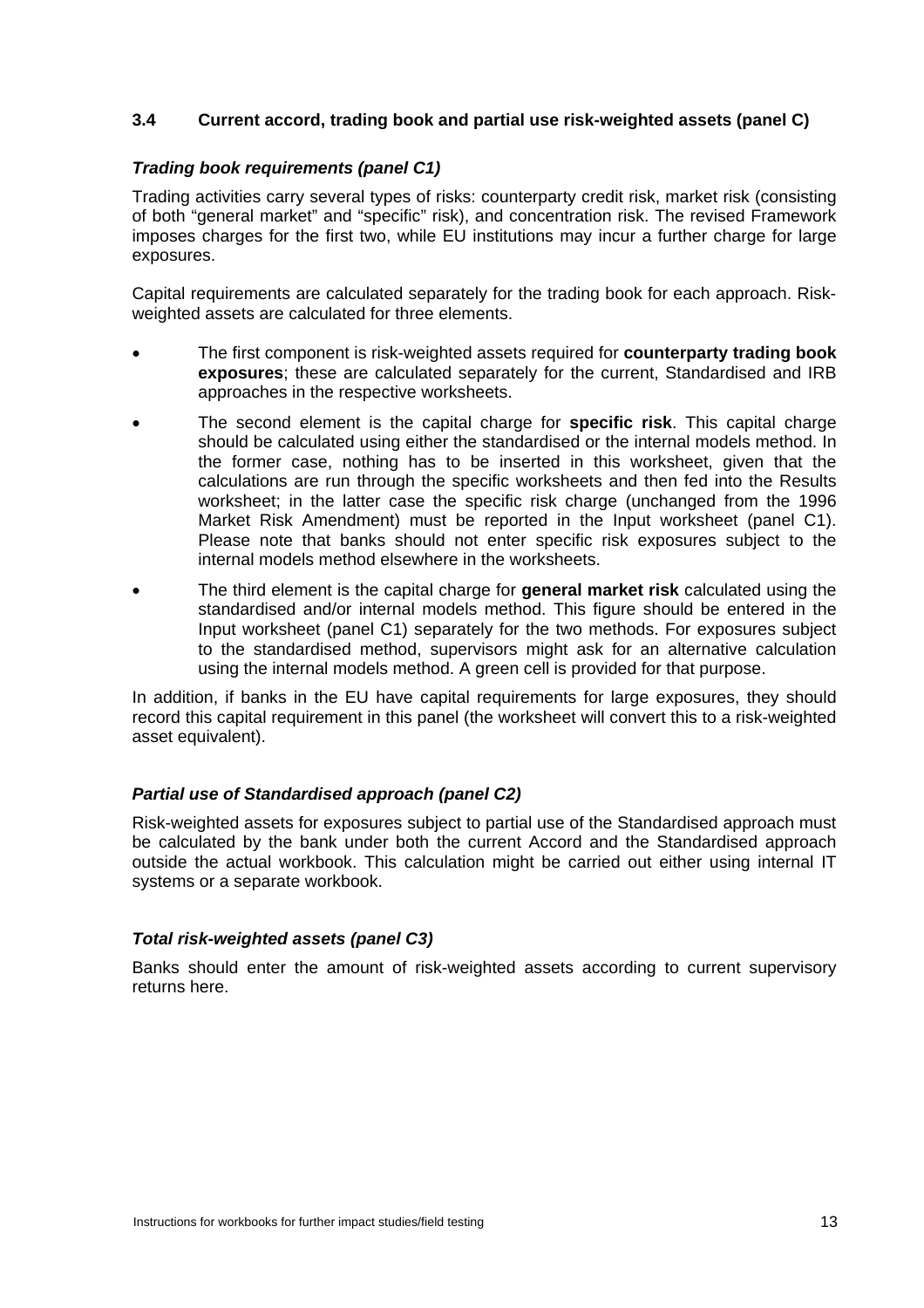### **3.5 Exposure data**

### *General remarks*

Exposures must be reported both gross and net of specific provisions and partial write-offs and included in the appropriate yellow cell. $3$  This includes defaulted assets that have not yet been fully written-off. For the current Accord and the Standardised approach the exposures net of specific provisions and partial write-offs and for the IRB approach the exposures gross of specific provisions and partial write-offs are taken into further consideration. In addition, under the IRB approaches, the difference between gross and net exposures feeds into the EL-provisions calculation.

Securitisation exposures are to be entered prior to credit risk mitigation on existing securitisation exposures. Investors' interest for securitised credit lines with early amortisation features are not captured in the Input worksheet.

### *On-balance sheet exposures (panel D)*

Exposures must be included **before** application of a haircut on exposures (He) where relevant. He applies only in the comprehensive approach for collateral (i.e. it is not relevant for collateralised transactions in the current Accord and in the Standardised approach where the simple approach for CRM is used).

Assets subject to the partial use of the Standardised approach should not be allocated to the different portfolios, but reported on an aggregated basis in panel D4. In panel D4 banks should also report assets that have not been included in the exercise but are included for current regulatory capital purposes (for example, where a foreign subsidiary has been excluded).

Banks should also note any other assets not included elsewhere in the Input worksheet in panel D5 (for example fixed assets which do not attract a regulatory capital charge or will remain subject to a 100% capital charge also under the revised Framework). Fixed assets acquired through credit defaults should be identified separately from other fixed assets for the bank's own use. As far as possible, banks should aim to reconcile the total on-balance sheet assets in panel D6 to their balance sheet at the reference date.

### *Off-balance sheet exposures (panel E)*

Off-balance sheet exposures must be recorded **before** credit conversion for each portfolio. Undrawn lines and other off-balance sheet items must be recorded separately. Exposures after credit conversion have to be entered in the relevant worksheets for each approach using the applicable credit conversion factors. Concerning securitisation exposures, banks have to fill in **all off-balance sheet securitisation exposures under undrawn lines** even if the title refers to undrawn lines only.

In the data provided for the current Accord, Standardised and IRB approaches, banks should include any commitments that are either unconditionally cancellable or that effectively allow automatic cancellation by the bank, at any time and without prior notice, resulting from a

<sup>3</sup> If a supervisor decides not to require data on the Standardised approach and banks have not set up specific provisions against any of their exposures, it is sufficient to provide the exposure figures in the column "net of provisions".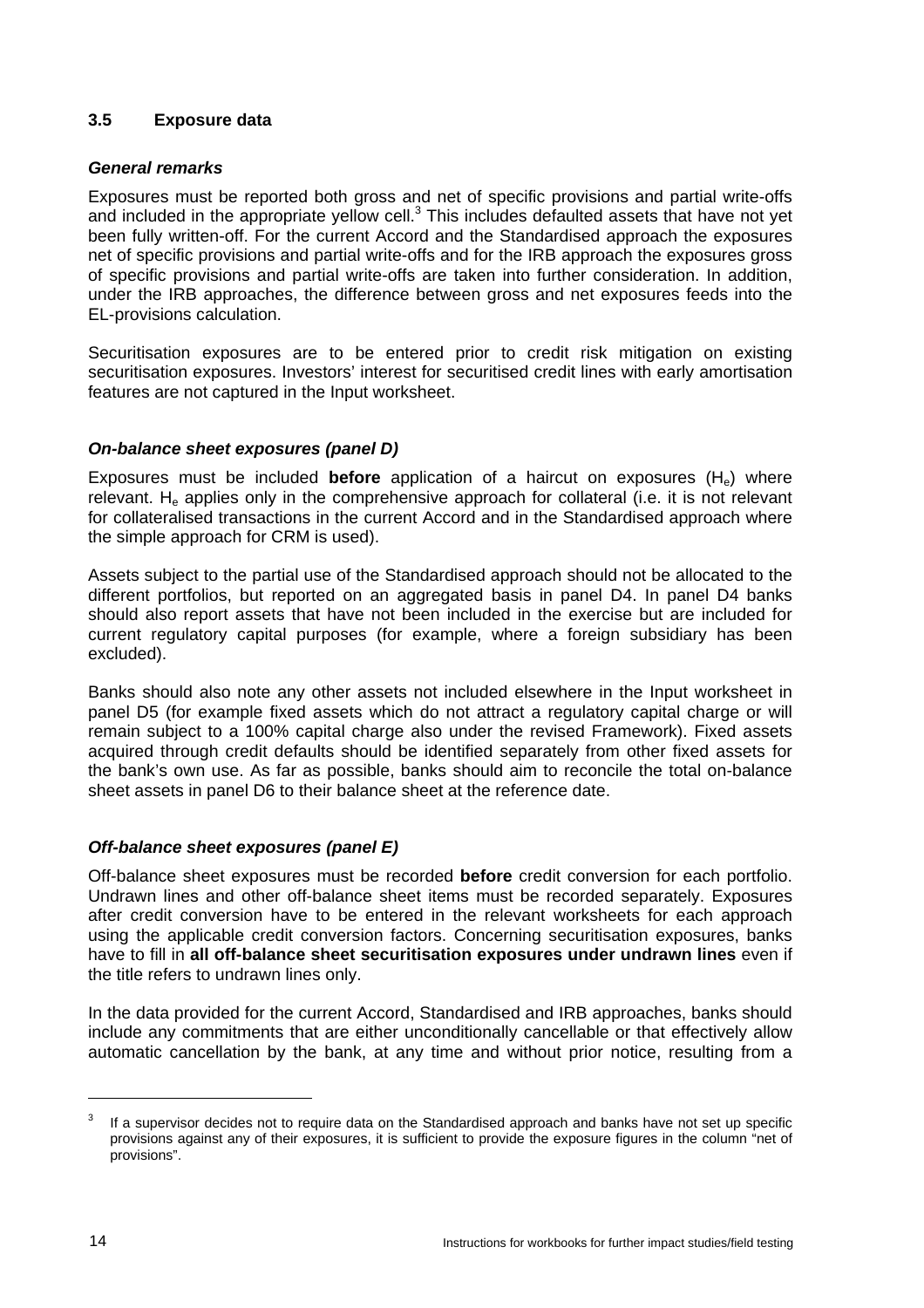deterioration in the obligor's creditworthiness. However, a 0% conversion factor must be applied to these commitments in the Standardised and foundation IRB approaches. In the advanced IRB approach banks may estimate their own credit conversion factor for these exposures as long as the LGD is adjusted to give a correct overall figure for expected loss. This applies to unconditionally cancellable commitments in the IRB retail portfolios since retail only has an advanced approach.

Exposures subject to partial use of the Standardised approach must be reported separately in panel E2 and must not be included in any other figure in panel E. Off-balance sheet exposures not included elsewhere in the Input worksheet should be reported in panel E3.

### *Counterparty Exposures under repo and OTC derivatives (panel F)*

Banks must enter banking book and trading book repo-style and OTC derivative exposures in panels F1 and F2 respectively. For OTC derivatives, the credit equivalent amounts (calculated using the current or original exposure method) should be recorded; this should be consistent with the bank's supervisory return and the 1988 Accord.

Repo-style transaction exposures include off-balance sheet lending of securities that continue to be recorded on-balance sheet (including the posting of securities as collateral), as well as guarantees of securities lending transactions (e.g. guarantees issued by an agent lender). Cash posted as collateral in a repo-style transaction should be treated as a repostyle transaction exposure, rather than as a loan. In the Input worksheet, banks should record the **gross** exposure (i.e. the exposure amount (E) without any netting for collateral (C)).

Once more, there is a separate cell for Repo and OTC derivative exposures subject to the partial use of the Standardised approach in panel F3. Banks should use panel F4 to record banking book and trading book repo-style and OTC derivative exposures not included elsewhere in the Input worksheet.

In panel F, supervisors might also ask for the internal methods used for the calculation of counterparty exposures. Several drop-down menus are provided for that purpose.

### **4. Checks and Results worksheets**

The **Checks** worksheet summarises the in-built checks contained throughout the workbook. The cells indicate whether inputs in each worksheet tally with the relevant section in the Input worksheet. Banks should use this worksheet to ensure that data input is consistent.

The **Results** worksheet (which incorporates most of the information captured by the Capital worksheet in QIS 3) summarises the main information on capital and deductions, provides a summary of risk-weighted assets and the expected losses (EL) across all the approaches, split by banking and trading book, and calculates the regulatory calculation difference. Supervisors might activate a scaling-up mechanism if banks are not able to provide data for their entire books. Finally, minimum capital requirements, capital ratios and the changes of these figures relative to the current Accord are calculated. All cells in this worksheet are unshaded and they link to other areas of the workbook. No inputs are necessary in this worksheet.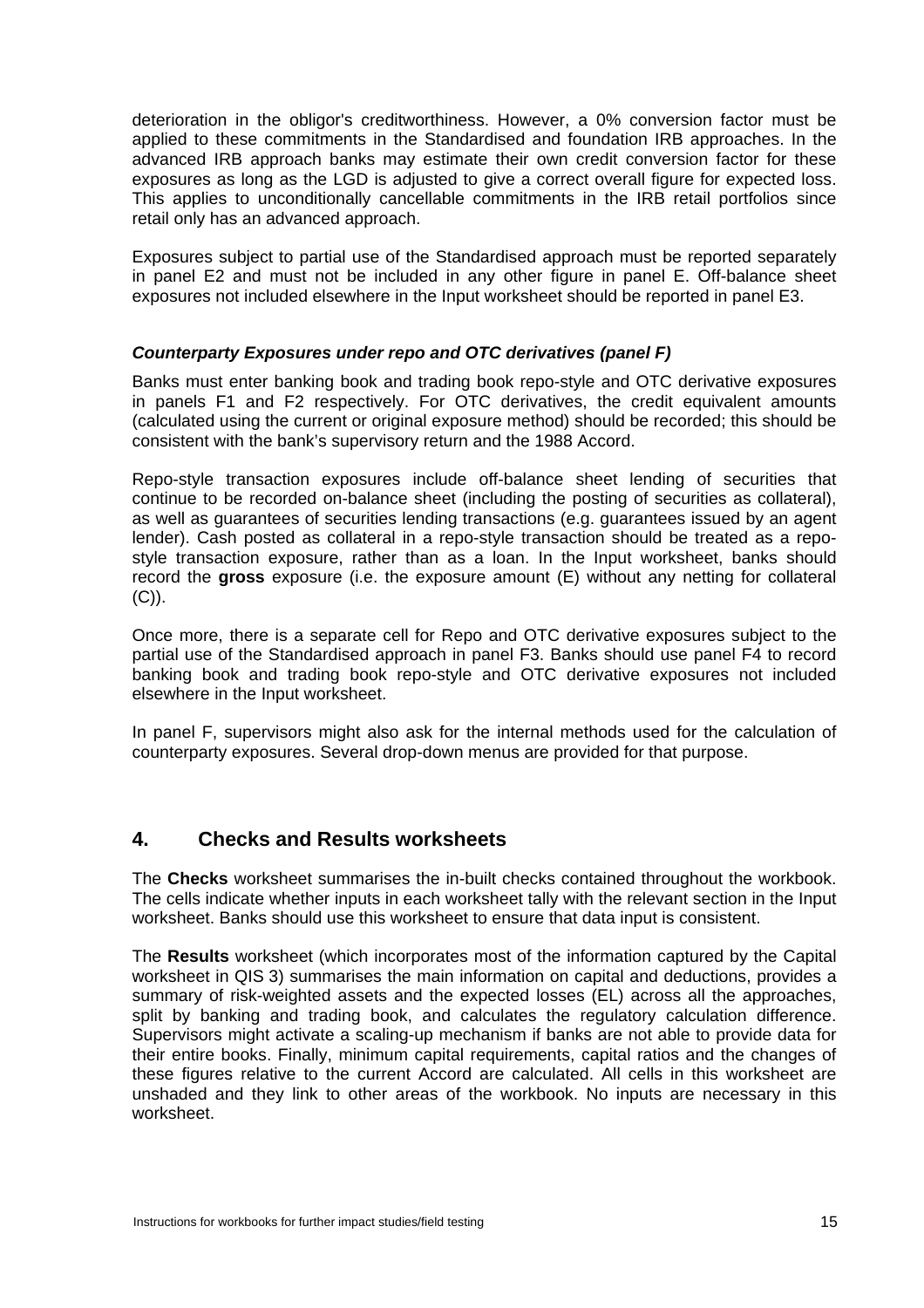### **5. Parameters and Summary worksheets**

The **Parameters** worksheet allows supervisors to configure most of the parameters used in the calculation of the capital requirements as well as certain parameters that are subject to national discretion. Most other parameters can also be configured here to allow supervisors to stress test the results. In addition, additional information on the version and structure of the workbook is compiled in this worksheet to allow supervisors to extract the required data easily. No inputs are necessary in this worksheet.

The **Summary** worksheet provides some basic results for easy aggregation by supervisors. No inputs are necessary in this worksheet.

### **6. Related Entities worksheet**

### **6.1 Introduction**

The scope of application of the revised Framework includes, on a fully consolidated basis, any holding company that is the parent entity within a banking group to ensure that it captures the risk of the whole banking group. Investments relating to the scope of application of the revised Framework will receive either a risk-weight or a deduction treatment (at the discretion of the national supervisor). The related entities worksheet is structured to collect data for capital deduction and/or risk-weighted assets treatment under the current national regime and the revised Framework.

### **6.2 Information required**

Banks must ensure that (i) only investments relating to the scope of application are reported in this worksheet, and (ii) none of the investments reported in this worksheet are included in other portfolios – especially in the "equity" portfolio, to avoid double-counting.

Banks should report the data by categories of investments relating to the scope of application as listed below in accordance with the revised Framework.

- (a) Investments in unconsolidated majority-owned or controlled securities and other financial entities.
- (b) Significant minority investments in banking, securities and other financial entities.
- (c) Investments in insurance subsidiaries and significant minority investments in insurance entities,
- (d) Significant minority and majority investments in commercial entities that exceed certain materiality levels.
- (e) Other investments relating to Scope of Application (i.e. significant minority- and majority-owned commercial entities below materiality levels, and others if any).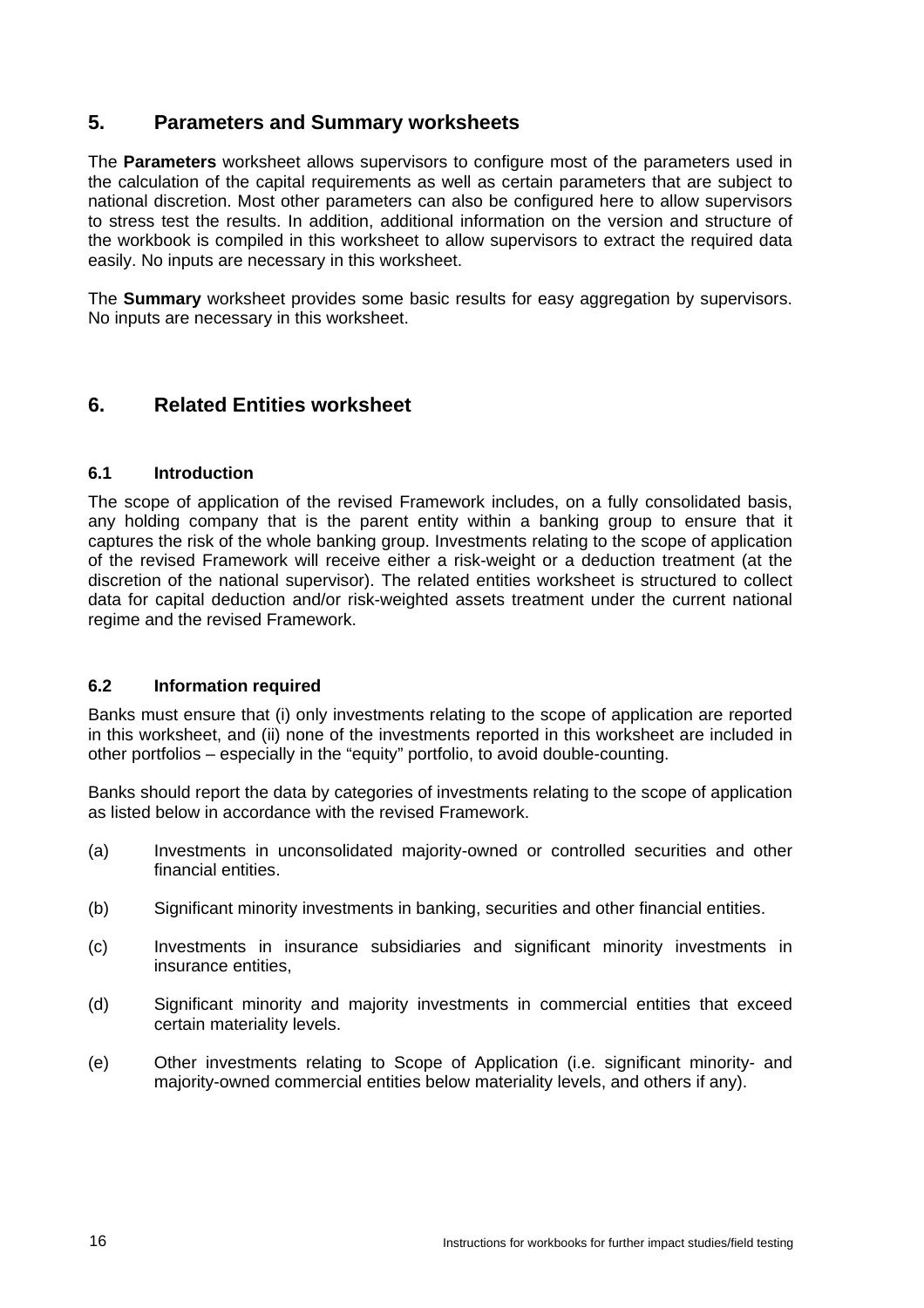### **6.3 Inputs**

Banks should fill in the amounts of investment for categories "a" through "e" in the column titled "Amount outstanding".

Banks should report the data for the current national regime and the revised Framework. In reporting these data, banks should first refer to the treatment applicable under their jurisdiction (i.e. deducting from capital or risk weighting) under the current regime and the revised Framework. It is essential that banks use consistent portfolios under the current regime and the revised Framework.

If national supervisors instruct banks to:

- deduct investments from capital, then banks should report the amount deducted from capital in the column labelled "Deductions";
- risk weight investments, then banks should report the risk-weighted amounts under the column labelled "Risk weighting treatment". Under the risk weighting treatment, banks should report data for all the relevant approaches to them (Standardised/ foundation IRB/ advanced IRB).

### **7. Current Accord worksheet**

### **7.1 Basis for calculations**

Exposures should be assigned to the appropriate category in the worksheet based on the local implementation of the 1988 Basel Capital Accord by the national supervisor. In some countries supervisors may have additional rules beyond the 1988 Accord or may have made modifications to the Accord in their national implementation. Since these areas may also be impacted by the proposals for the revised Framework, banks should carefully discuss with their supervisors as to how the current Accord worksheet should be completed.

### **7.2 Structure of worksheet**

Risk-weighted assets are calculated separately for each portfolio (numbered one to eleven). Within each portfolio, risk-weighted assets are calculated for drawn exposures (panel a), undrawn lines (panel b), repo-style transactions (panel c), OTC derivatives (panel d) and other off-balance sheet exposures (panel e).

The full range of risk weights allowed in the current Accord is included in the worksheet for each portfolio, so as to allow institutions to reflect where national supervisors have exercised discretion over the risk weight to be applied to a given category of asset/counterparty. (This discretion may either have been made explicit in the current Accord, i.e. claims on public sector entities – PSEs, or applied locally by national supervisors.)

For the retail portfolio, where national discretion has been exercised (e.g. use of a risk weight other than 50% for residential mortgages) banks should enter the appropriate values in the row provided.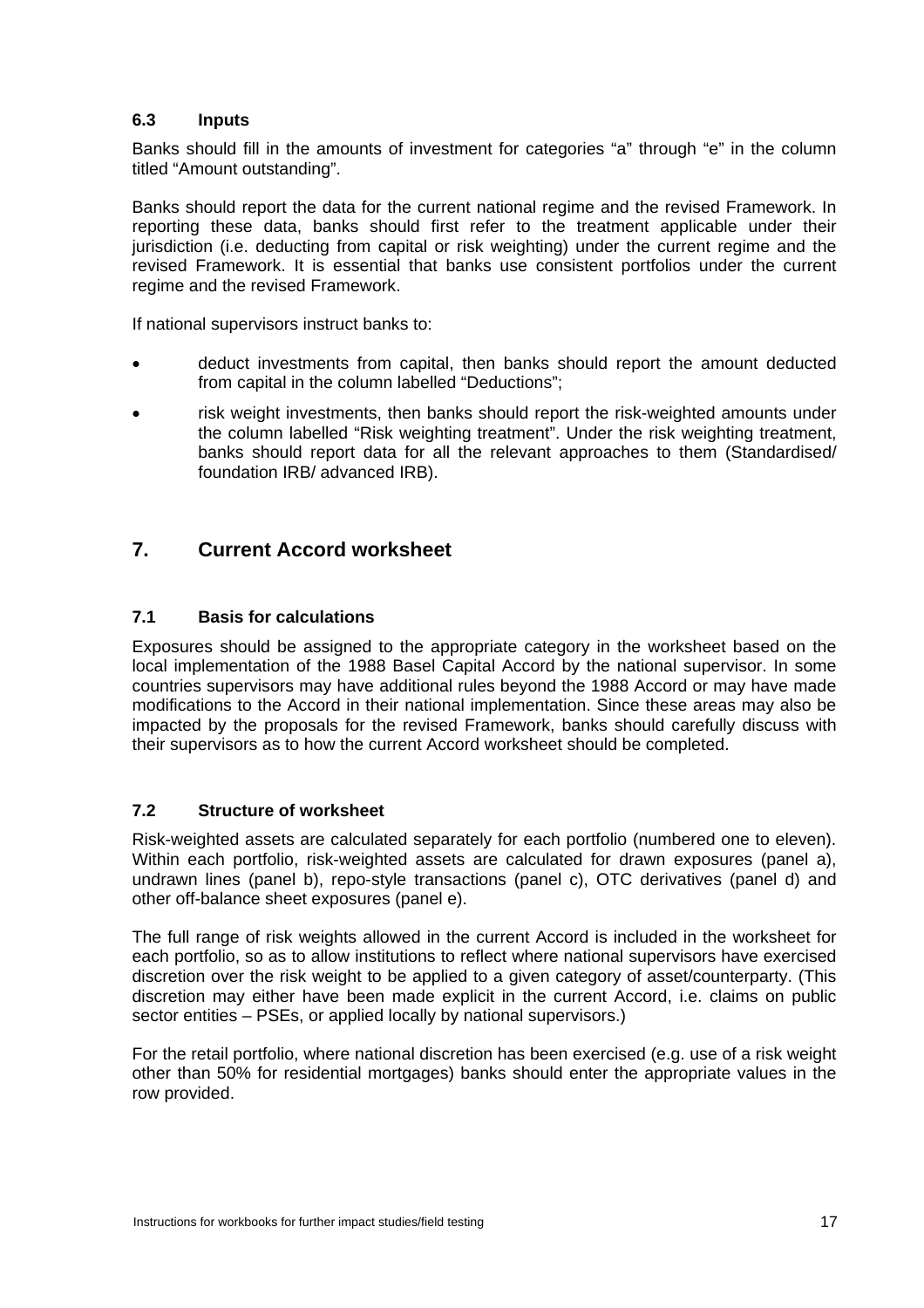#### **7.3 Inputs for drawn exposures, other off-balance sheet exposures and undrawn lines**

Banks should assign the exposures to the appropriate risk-weight bucket in the column headed "all exposures". These exposures should then be subdivided between three categories: (1) unsecured exposures; (2) collateralised exposures; and (3) exposures with credit protection. The treatment of credit risk mitigation and the inputs for categories (2) and (3) are explained below.

**Drawn exposures and other off-balance sheet items** must be reported in two separate panels, after applying the appropriate credit conversion factor, for all portfolios in the relevant yellow box.

For **undrawn lines**, the exposure to be reported is that which has been disclosed to the obligor to which the appropriate credit conversion factor must be applied. Post-conversion figures should be entered in the appropriate yellow box.

### **7.4 Counterparty exposures (repo-style transactions and OTC derivatives)**

Banks should assign repo-style and OTC derivative exposures to the appropriate risk-weight bucket in the columns headed "repo" and "OTC derivatives". In the "pre-CRM" columns, OTC derivative counterparty exposures must be recorded as the credit equivalent amount (calculated using the current or original exposure method). In the "post-CRM" columns banks should assign exposures to the risk-weight buckets appropriate to the credit risk mitigant – either the collateral or credit protection taken against the exposure.

### **7.5 Trading book**

Inputs for the counterparty exposures in the trading book should follow those for the banking book. Trading book on-balance sheet exposures and OTC derivative exposures giving rise to specific risk should be entered in the correct yellow box in the specific risk section (panel 11c).

### **7.6 Netting arrangements**

Banks should take account of netting agreements which are eligible under the current Accord in assigning "post CRM" exposures to risk-weight buckets. Banks should show the portion of gross exposures covered by the netting agreement in the 0% risk-weight bucket. The remaining unsecured portion after netting should be assigned to the risk weight bucket of the counterparty.

### **7.7 Credit risk mitigation**

The treatment of credit protection (guarantees and credit derivatives) is described in section 2.8. The treatment of collateralised exposures is described below.

"Pre-collateral" exposures should reflect the risk weight of the obligor. "Post-collateral" exposures must reflect the risk weight of the collateral taken against an exposure. Where a loan is fully or partially collateralised by cash and securities issued by certain bodies or others specified by the national supervisor, the part of the loan that is collateralised should be assigned the appropriate risk weight given to the cash or securities used as collateral or according to national regulations, where national regulations prevail. The remaining portion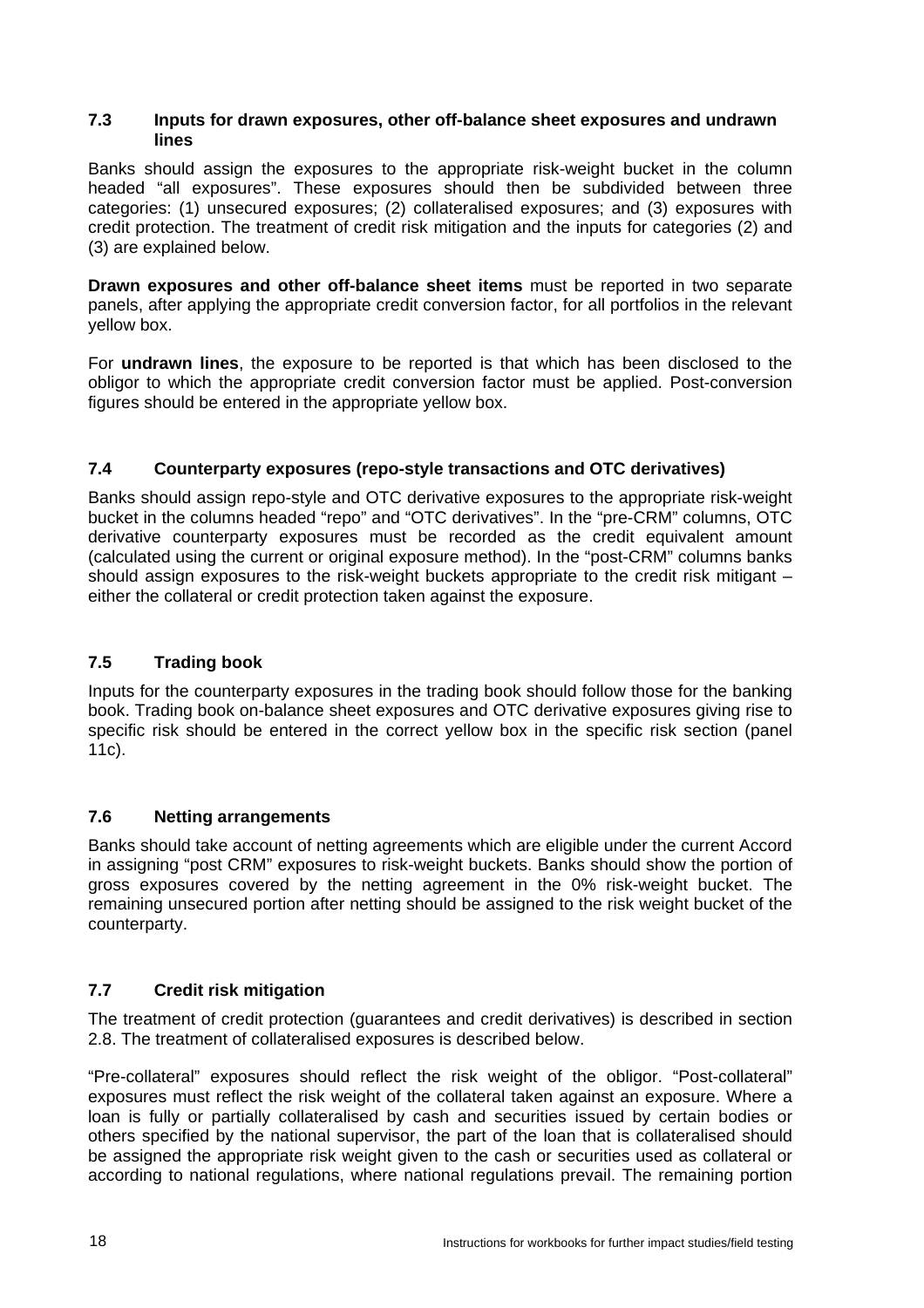of the loan should be assigned to the risk weight appropriate to the underlying asset/counterparty.

### **8. Current Accord Securitisation worksheet**

Three main panels are provided. In panel A banks must insert information on rated exposures and split them by risk-weight bucket. In panel B unrated exposures are requested. In panel C information on early amortisation features must be inserted, by distinguishing between retail and non-retail lines.

If securitisation exposures are guaranteed, they are to be treated using the substitution method on the portion of the securitisation exposure covered by the guarantee. However, the whole exposure must be entered in the "Exposures" column according to the appropriate risk weight pre-CRM. The risk-weighted assets should then be calculated by the bank taking into account the lower risk weight for the guaranteed portion of the exposure and entered in the "RWA post CRM" column in the same row as the respective exposure amount.

### **9. Standardised approach worksheet**

### **9.1 General**

Risk-weighted assets are calculated separately for each portfolio (numbered one to eleven). Within each portfolio, risk-weighted assets are calculated for drawn exposures (panel a), undrawn lines (panel b), repo-style transactions (panel c), OTC derivatives (panel d) and other off-balance sheet exposures (panel e).

There are two methodologies for treatment of collateral in the Standardised approach – comprehensive and simple. Banks **only** need to calculate capital requirements using one approach.

Off-balance sheet items must be reported, after applying the appropriate credit conversion factor, for all portfolios in the relevant yellow box. Trading book on-balance sheet exposures and OTC derivative exposures giving rise to specific risk should be entered in the correct yellow box in the specific risk section (panel 11c).

Banks should assign the exposures to the appropriate risk-weight bucket and category in the column headed "all exposures".

### **9.2 Credit risk mitigation – collateral**

If the national supervisor chooses to ask for data on credit risk mitigation, these exposures should then be subdivided between three categories: (1) exposures without CRM; (2) collateralised exposures; and (3) exposures with credit protection. Treatment of credit risk mitigation and the inputs for categories (2) and (3) is explained below.

Adjustments for guarantees and credit derivatives should be made in the columns "credit protection" as described in section 2.8 above. Treatment of collateral is described below.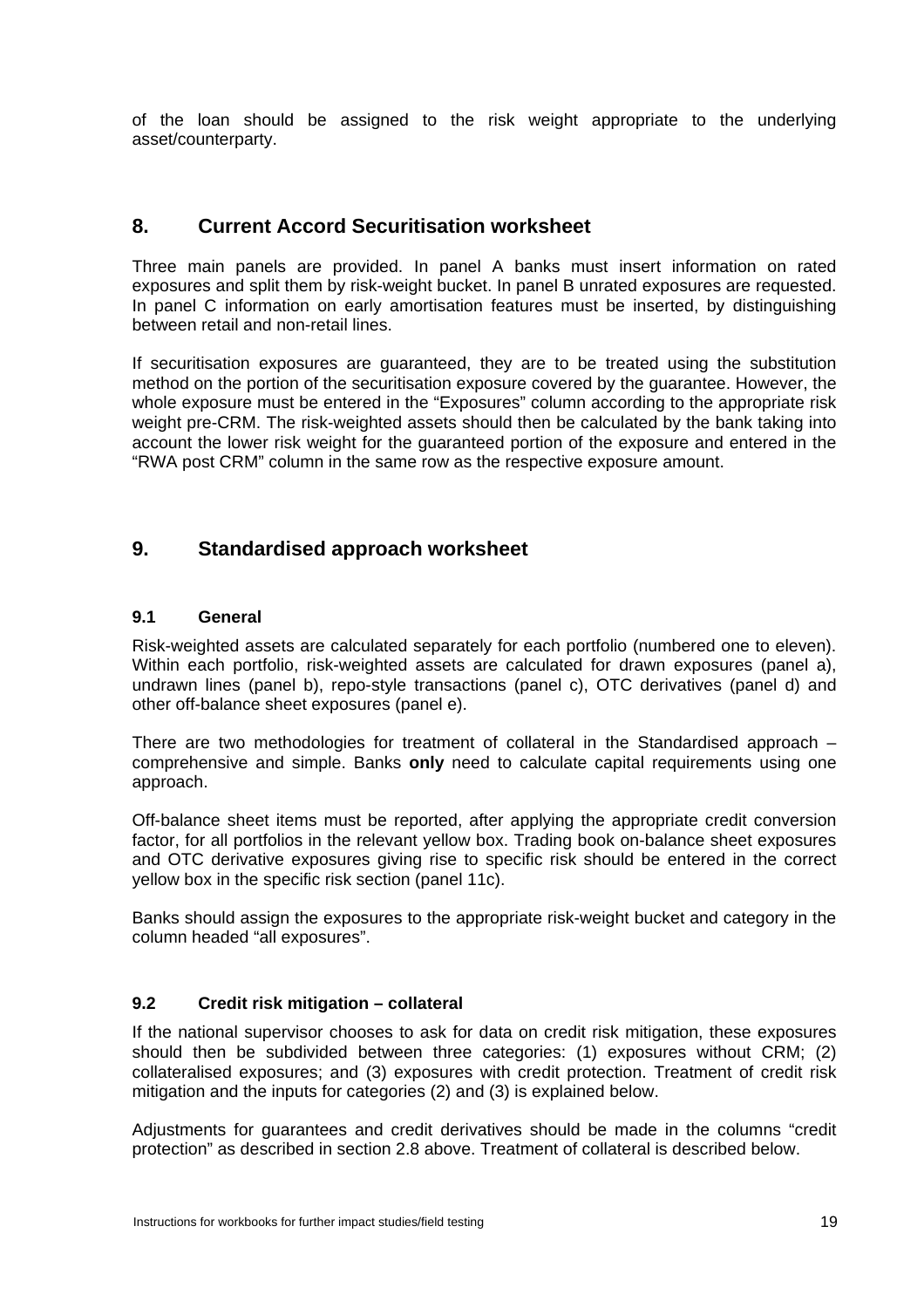**Simple approach** – Under this approach a bank may alter the risk weight applied to an exposure according to collateral held. Where collateral is eligible the collateralised portion of the exposure is assigned the risk weight of the collateral. Banks should record collateralised exposures before taking account of the collateral held in the "pre collateral" column. In the "post collateral" column, banks should slot the portion of exposures covered by collateral according to the risk weighting of the collateral. Further details of how to determine the portions of exposures that are covered are provided in the revised Framework. The remaining portion of the exposure which is not covered by collateral should be assigned the risk weight of the obligor.

**Comprehensive approach** – In the "pre collateral" column, banks should record the gross exposure (E). In the "post collateral" column, banks should record the net exposures  $(E^*)$ after deduction of collateral amounts. In calculating E\*, banks should adjust the value for the collateral held against each loan for haircuts  $(H<sub>c</sub>)$ . Where collateral is denominated in a currency that differs from that of the underlying exposure (i.e. there is a currency mismatch), an additional haircut reflecting the currency volatility  $(H<sub>K</sub>)$  is taken on the collateral (see the discussion on haircuts in the revised Framework). Net exposures should also reflect haircuts appropriate to the exposure  $(H<sub>e</sub>)$ .

Collateral must be calculated on a loan-by-loan basis (except in the case of repo-style transactions covered by master netting agreements). If collateral held against a particular loan exceeds the exposure amount banks are **not** permitted to use this collateral against loans for other counterparties.

### **9.3 Eligible on-balance sheet netting agreements**

Banks should take account of eligible on-balance sheet netting agreements in assigning "post CRM" exposures to risk-weight buckets. Banks using the simple approach should show the portion of gross exposures covered by the netting agreement in the 0% risk-weight bucket. The remaining unsecured portion (after netting) should be assigned to the risk-weight bucket of the counterparty. Banks using the comprehensive approach should make allowances for any eligible netting agreements in calculating E\*.

### **10. Standardised approach securitisation worksheet**

Four main panels are provided. In panel A banks must select securitisation exposures requiring deduction. In panel B banks must enter rated exposures following the rating categories required by the revised Framework (paragraph 567). In panel C information on unrated securitisation exposures must be inserted, with the main distinction between the most senior exposures (paragraphs 572–573) and other unrated exposures (paragraph 571). Finally, in panel D information on investors' interest is requested separately for retail and non-retail lines.

### **10.1 Securitisation exposures requiring deduction (panel A)**

Panel A refers to paragraphs 561–563 regarding the treatment of securitisation exposures to be deducted from regulatory capital. All gains on sale must be deducted from Tier 1 capital, and their total amount should be entered in the matrix in this section. Exposure amounts in credit-enhancing interest-only strips, net of gain on sale, must be deducted in equal amounts from Tier 1 and Tier 2 capital and entered in the same matrix.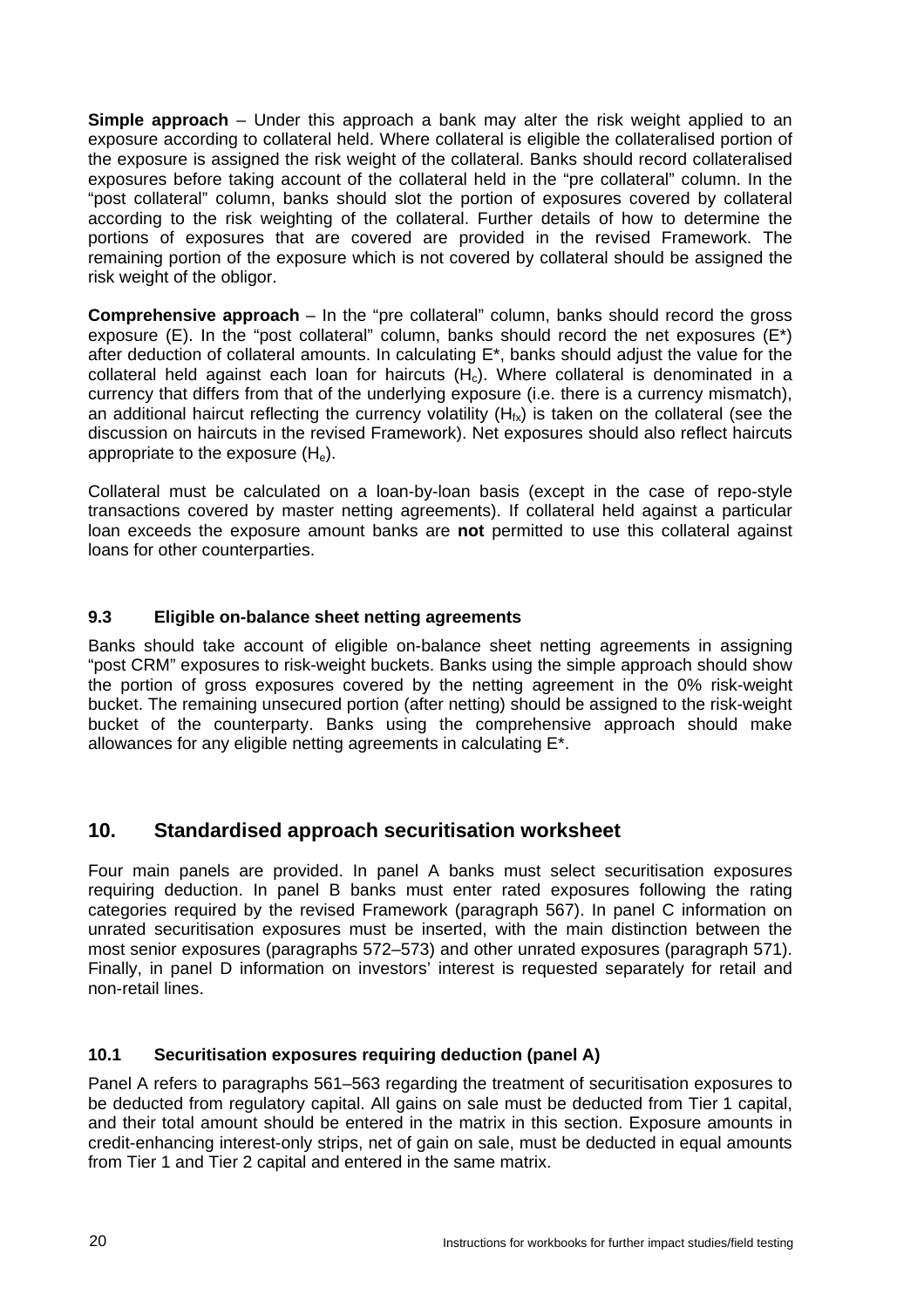### **10.2 Rated exposures (panel B)**

### *Exposure types*

Securitisation exposures treated in this section are securitisation exposures rated by an external credit assessment institution (ECAI).

#### *Exposure amounts*

For the purposes of the Standardised approach, the exposure amounts for on-balance sheet securitisation exposures should be entered net of provisions. Rated off-balance sheet securitisation exposures (credit default swaps, guarantees, letters of credit, liquidity facilities) receive a CCF of 100%.

#### *Risk-weighted assets*

Rated securitisation exposures are assigned risk weights according to the table in paragraph 567. For ratings from BB+ to BB-, for exposures which are retained and for those invested in (i.e. which are originated by a third party) two separate rows have to be used.

### *Credit risk mitigation*

Credit risk mitigation has to be treated separately according whether the substitution approach (i.e. the simple approach or risk mitigation in the form of guarantees) or the comprehensive approach is used in computing the risk mitigation.

Securitisation exposures benefiting from financial collateral under the comprehensive approach are to be treated according to the formulae and definitions outlined in paragraphs 147–150. Pre- and post-CRM exposures, broken down according to risk weight, are to be entered under the respective columns in the table "Collateralised exposures subject to the comprehensive approach".

If the simple approach to credit risk mitigation is applied or if the credit risk mitigation is in the form of guarantees (or CDSs, letters of credit), exposures are to be treated using the substitution method. The entire exposure must be entered in the "Exposure Amounts" column broken down according to pre-CRM risk weights. The post-CRM risk-weighted assets should then be calculated as the sum of the risk-weighted assets of the secured and unsecured parts of the exposure. The risk-weighted assets for the secured part are obtained by applying the risk weight of the guarantor respective collateral to the guaranteed respective collateralised portion of the exposure. The post-CRM risk-weighted assets are to be entered in the "RWA post-CRM" column in the same row as the exposure amount pre credit-risk mitigation.

Maturity mismatches for all forms of credit risk mitigation must be treated as described in paragraphs 202–205.

### **10.3 Unrated exposures (panel C)**

### *Exposure types*

Unrated most senior securitisation exposures do not have to be deducted but can be treated as described in paragraphs 572 and 573. They have to be entered in panel C1.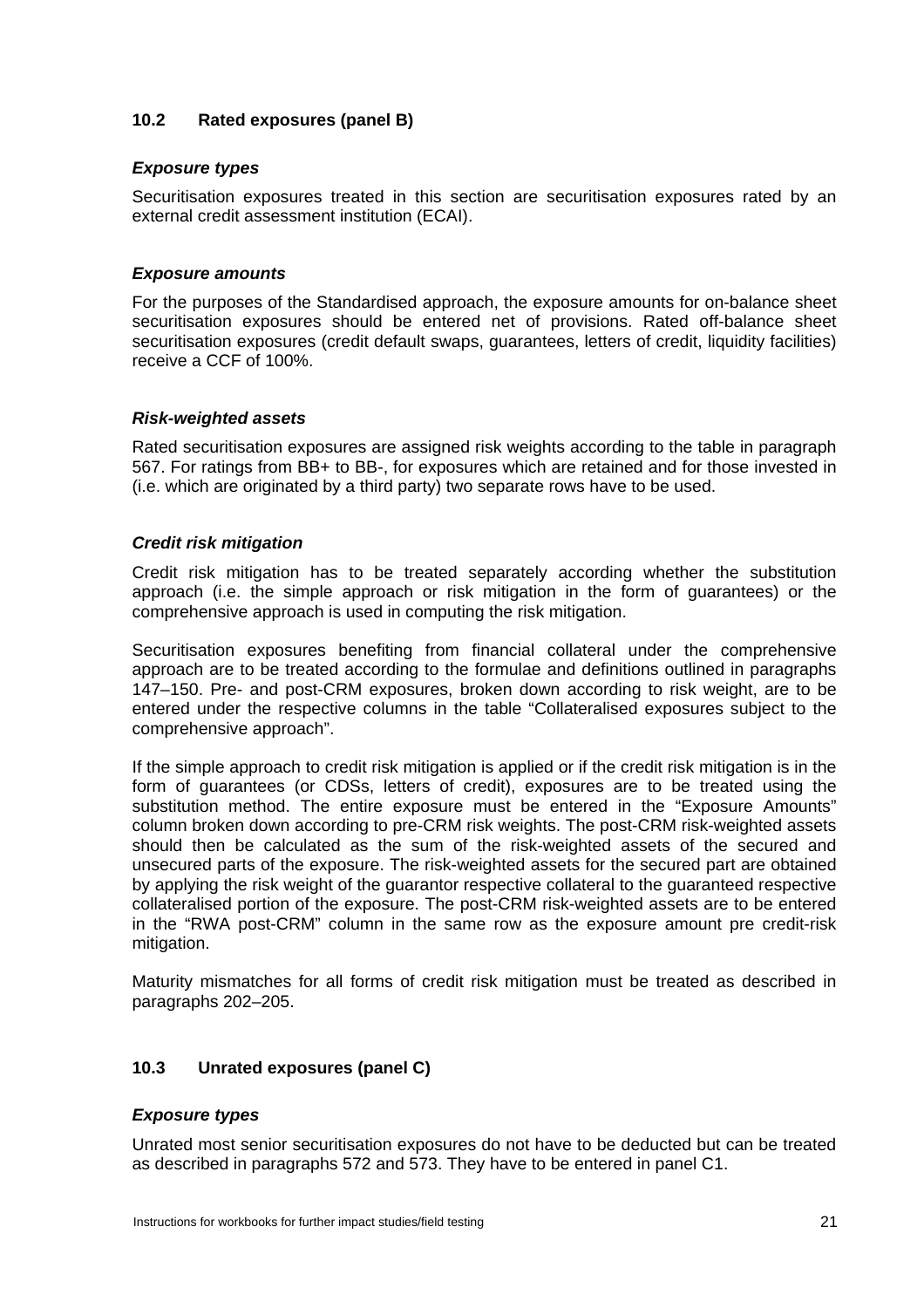All other types of unrated exposures (liquidity facilities, credit enhancements, tranches) are entered into panel C2 which contains five different types of unrated exposures:

- Eligible liquidity facilities as described in paragraph 578;
- Market disruption facilities as described in paragraph 580;
- Servicer cash advance facilities as described in paragraph 582;
- Second loss positions in ABCPs as described in paragraph 574; and
- Other unrated exposures.

Depending on the type of the exposure different CCFs and risk weights are used, other unrated exposures are to be deducted.

### *Exposure amount*

As for the securitisations exposures to be entered in panel B, those in panel C are distinguished between non-collateralised and collateralised exposures.

### *Risk-weighted assets*

Regarding the determination of risk-weighted assets pre-CRM the same rules apply as described above for panel B.

### *Credit risk mitigation*

Credit risk mitigation has to be treated as discussed in section 10.2.

### **10.4 Investors' interest (panel D)**

#### *Exposure types*

In this section, exposures originated by the bank and held by investors for which the originator might hold regulatory capital have to be entered. An originating bank might hold capital against investors' interest only if the exposures sold are of a **revolving nature and are subject to an early amortisation clause**. The most typical examples are the securitisation of credit card receivables and corporate loan commitments.

### *Early amortisation / Early amortisation triggers*

Early amortisation provisions are mechanisms that, once triggered, allow investors to be "paid out" prior to maturity. Early amortisation triggers can be either economic or noneconomic in nature. In the economic case, early amortisation is in general triggered by a downturn in the creditworthiness of the pool assets or selling bank. Non-economic (sometimes called regulatory) early amortisation clauses are triggered by events not related to the performance of the pool assets of the selling bank, rather by tax laws or regulations, for example. Capital requirements need not be held against securitisations with noneconomic early amortisation clauses (paragraph 593 (d)). Note that regulatory capital is also not required to be held if the underlying exposures do not revolve (for example, in cases where replenishment structures are in place (paragraph 593 (a)) or the revolving structure is such that investors remain exposed to future draws (paragraph 593 (c)).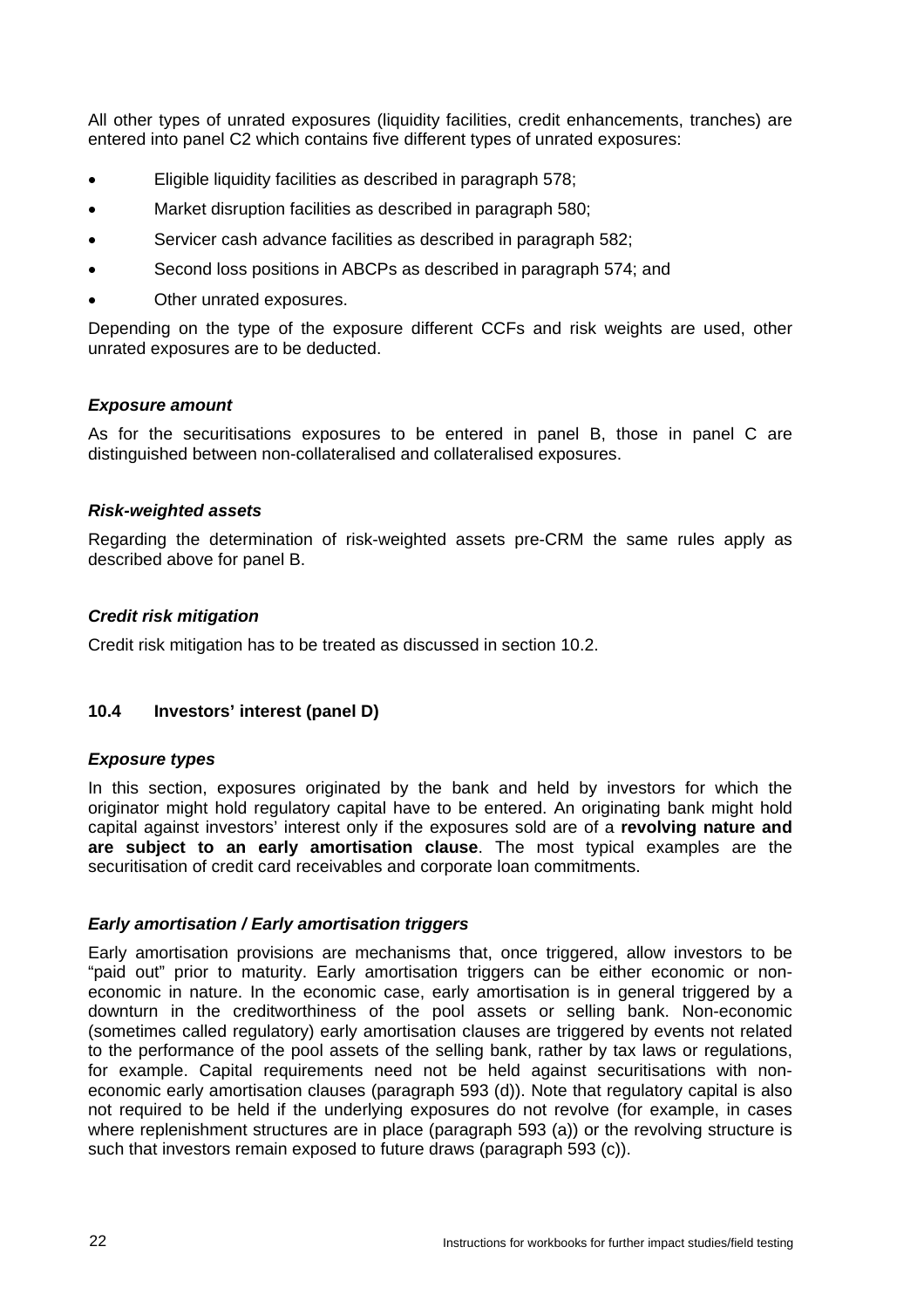### *Risk-weighted assets*

The originator's capital charge for the investors' interest is determined as the product of

- The investors' interest:
- The appropriate CCF; and
- The risk weight appropriate to the underlying exposure type, as if the exposures had not been securitised.

The applicable CCFs depend upon

- Whether the early amortisation repays investors through a controlled or noncontrolled mechanism; and
- Whether the securitised exposures are uncommitted retail credit lines or other credit lines (paragraphs 594–605).

### **11. Foundation IRB approach worksheets**

### **11.1 General**

For most portfolios, there are three different inputs required from banks to calculate riskweighted assets under the foundation IRB approach. These include information on the distribution of exposures between PD bands, the type of collateralisation for each portfolio, and the average maturity for these exposures (if applicable – see below). Five separate panels are provided for banks to calculate risk-weighted assets for drawn exposures, undrawn lines (committed and uncommitted), repo-style transactions, OTC derivatives and other off-balance sheet items. (Off-balance sheet exposures (including undrawn lines and other off-balance sheet exposures) should be converted using the appropriate conversion factors.) National supervisors may ask for a more detailed breakdown in additional panels.

Within the SME portfolio, exposures treated as corporate (i.e. using the corporate risk-weight curve for capital purposes) require an additional input – turnover of the firm – see section 11.9.

Inputs for the retail portfolios are also different from the general approach described immediately below. Section 12.3 details the additional inputs banks will need to make for retail exposures.

### **11.2 Structure of the worksheets**

The IRB worksheets are divided into four separate pages to capture these inputs. The first page (on the left-hand side of the worksheet) shows PD bands as well as risk-weighted assets and some additional summary statistics calculated using information provided in grids to the right. Banks only have to define their PD bands in this grid.

Banks should input information in the second and third grids on these worksheets to provide a breakdown of exposures by PD and LGD and average maturity by PD and LGD. On the fourth page, risk-weighted assets are calculated for each PD/LGD bucket separately.

Banks should apply the appropriate credit conversion factor for off-balance sheet exposures. Post-conversion figures should be entered in the appropriate yellow box.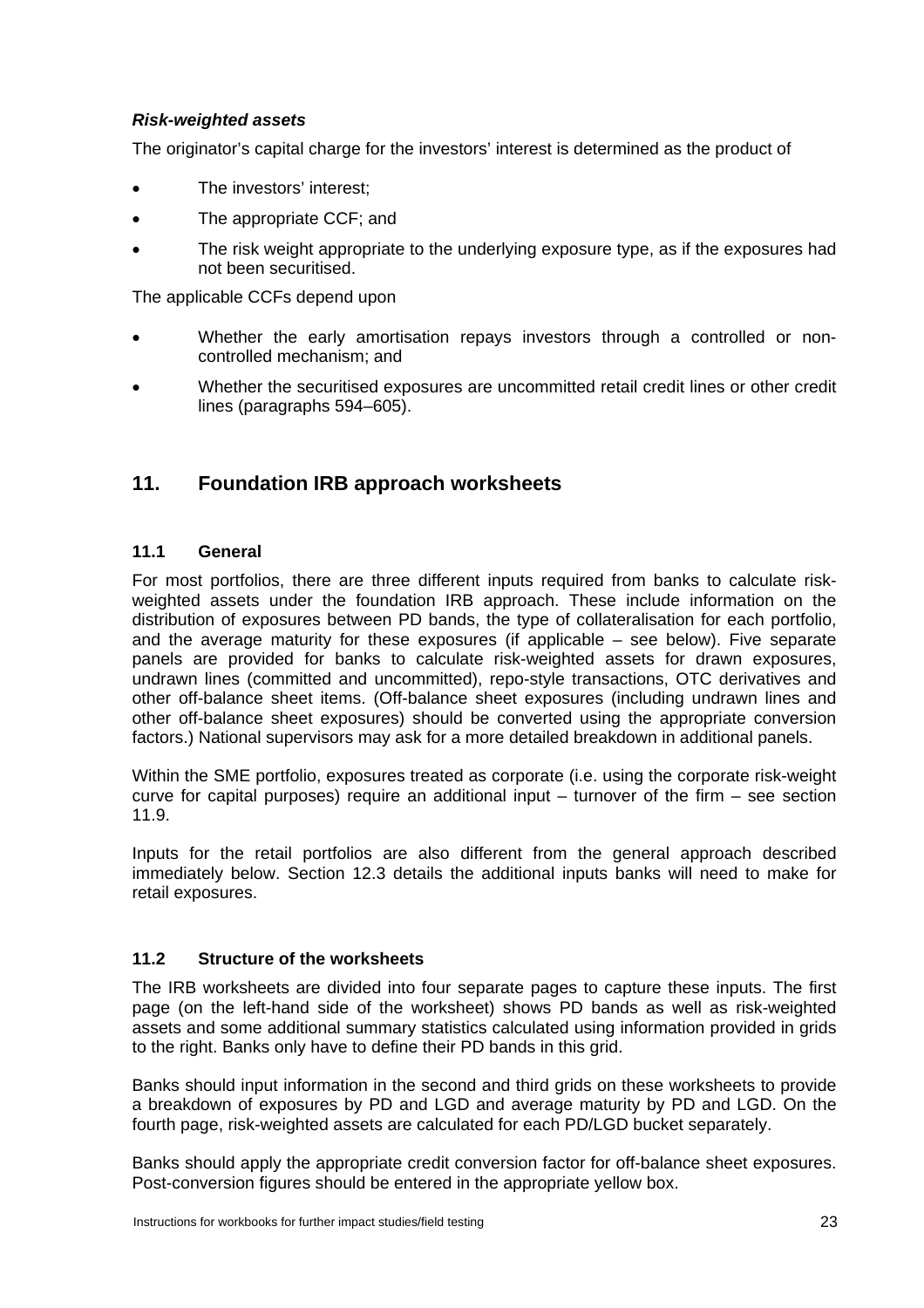### **11.3 PD bands**

For **non-defaulted assets**, banks should use as detailed a distribution of PD bands as is currently used for internal purposes. Under the "PD Quality Bands" heading, banks should define their PD bands.

Banks are required to enter the PD for each band in the "estimated PD" column – this should be the PD which most accurately reflects the bulk of exposures allocated to the band. This estimate will feed into the calculation of risk-weighted assets. In addition to this, national supervisors may require banks to enter the upper and lower boundary for each PD band. The estimated PD must lie between the lower and upper boundary. Where banks use an individual PD grade and do not specify an upper and lower bound, they must enter the single PD estimate as the top and bottom of the range (i.e. in all three cells) if the supervisor asks banks to report the boundaries.

There is one pre-defined row that must be used to enter all **defaulted assets**. <sup>4</sup> **Banks must not define additional PD bands for defaulted assets**.

Where banks have exposures that are not allocated internally to a PD band, banks should try to redistribute such exposures on a pro rata basis to PD bands according to the distribution of allocated exposures for the purposes of this study. Alternatively, if the bank has relevant information on the credit quality of the unrated portion, a distribution should be estimated. In both cases, national supervisors should be contacted.

Banks should show the effects of credit protection in the columns provided as described above. Where the credit protection or guarantee provided by another counterparty covers only part of the exposure, banks should slot the portion of the exposure guaranteed/protected into the PD band of the guarantor/protection provider and the remainder into the PD band of the obligor.

### **11.4 LGD bands – Drawn, off-balance sheet items and commitments**

Banks should allocate exposures (after the effects of credit protection) according to the type of collateral held against the exposure. Eight categories are shown in the worksheet:

- 1. Unsecured subordinated debt;
- 2. Unsecured other debt;
- 3. Other physical collateral;
- 4. Collateralised by receivables;
- 5. Collateralised by commercial real estate (CRE);
- 6. Collateralised by residential real estate (RRE);
- 7. Collateralised by gold;
- 8. Collateralised by financial collateral (including cash, equities on a main index, government securities and other securities).

<sup>4</sup> Even though the revised Framework treats defaulted and non-defaulted assets in the same way under the foundation IRB approach, there is a different treatment under the advanced IRB approach. In order to keep the IRB approach worksheets as consistent as possible, a separate row for defaulted assets must also be used under the foundation IRB approach.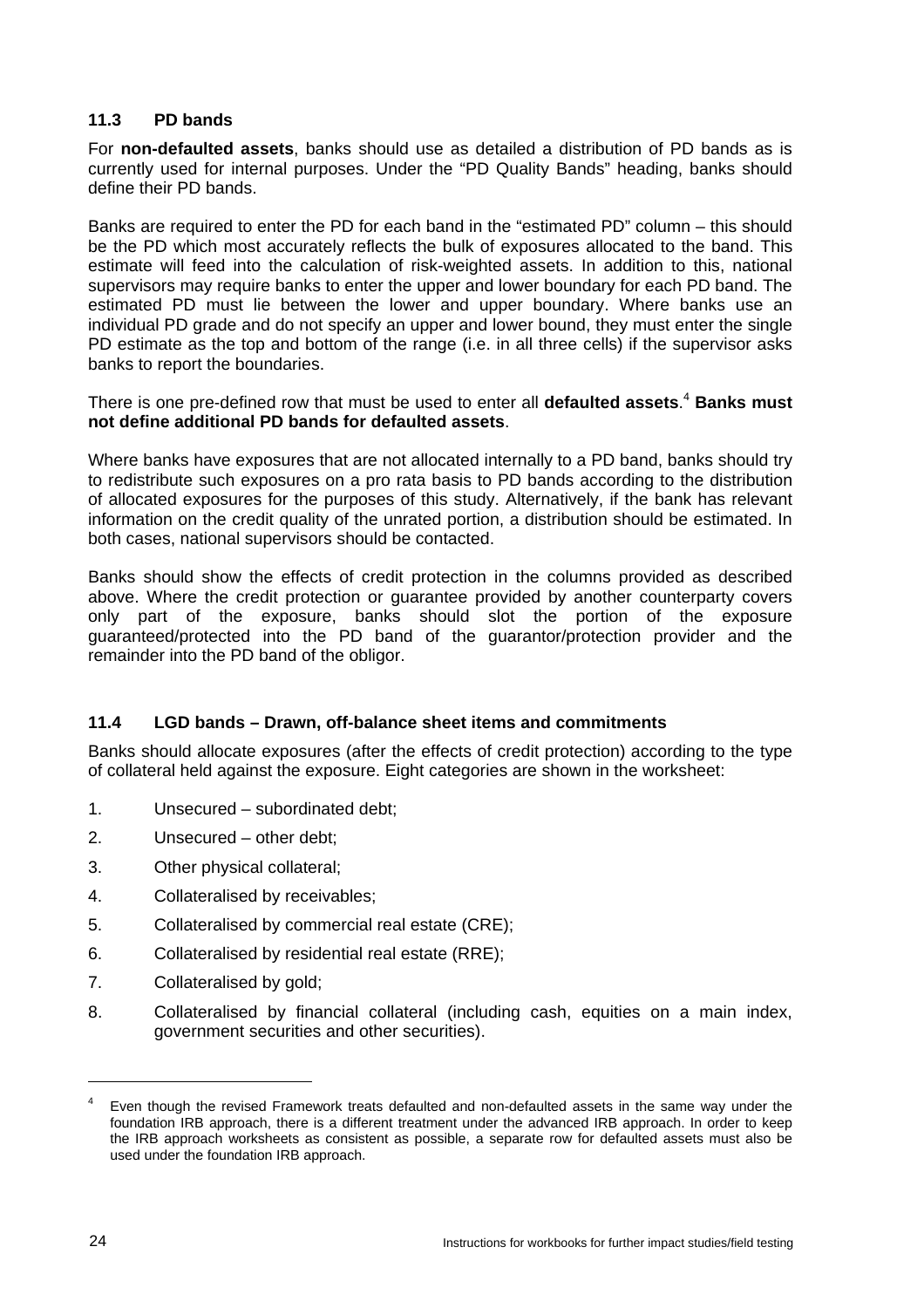Banks should allocate exposures using the guidance set out below:

- If the exposure is **fully unsecured** allocate the full amount to the unsecured category (category 2).
- If the exposure is collateralised by **financial collateral or gold**, then banks should enter the collateralised portion after adjustments for H (i.e. the greater of zero or E- $E^*$ ) in the collateralised category (category 7 or 8). The uncollateralised portion ( $E^*$ ) should be slotted in category 2 (senior unsecured claims).
- For exposures collateralised by **commercial or residential real estate**, if any exposures are 140% covered by collateral, 100% of the exposure should be placed in category 5 or 6. For exposures which are less well covered by collateral but meet a minimum coverage of 30%, the following proportion of the exposures should be placed in category 5 or 6:
	- $=$  (percentage of exposure collateralised / 140%) x amount of exposure

The remainder should be placed in the uncollateralised column (category 2).

• For exposures collateralised by **receivables**, if a bank has exposures that are 125% covered by collateral then it should place 100% of the exposures in the appropriate column (category 4). For exposures which are less well covered by collateral, the following proportion of the exposures should be placed in category 4:

 $=$  (percentage of exposure collateralised / 125%) x amount of exposure

The remainder should be placed in the uncollateralised column (category 2).

- For exposures collateralised by **other physical collateral** the LGD is reduced to 40% when the exposures are covered 140% by collateral. To determine the allocations between categories for partially collateralised exposures, banks should use an identical treatment to commercial or residential real estate as a working assumption. If banks have exposures that are 140% covered by collateral then they should place 100% of the exposures in the appropriate column (category 3). For exposures which are less well covered by collateral but meet a minimum coverage of 30%, the following proportion of the exposures should be placed in category 3:
	- $=$  (percentage of exposure collateralised / 140%) x amount of exposure

The remainder should be placed in the uncollateralised column (2).

For purposes of the exercise, these calculations do not have to be carried out loan by loan. A bank can estimate the split for a whole portfolio. For example, if a bank has corporate loans totalling 100, approximately 35% of which are collateralised by commercial real estate with coverage of 140% or more, then 35 could be slotted into category 5 and 65 into the unsecured category. If 35% was collateralised by commercial real estate but the degree of collateralisation was only 110% then 28 would be slotted into category 3 and the remainder into uncollateralised.

In calculating the extent of collateralisation banks should adjust the value of the collateral to reflect haircuts (where appropriate). Banks should also reflect haircuts on the exposure  $(H<sub>e</sub>)$ in these calculations by adding  $H<sub>e</sub>$  to the value of the collateral.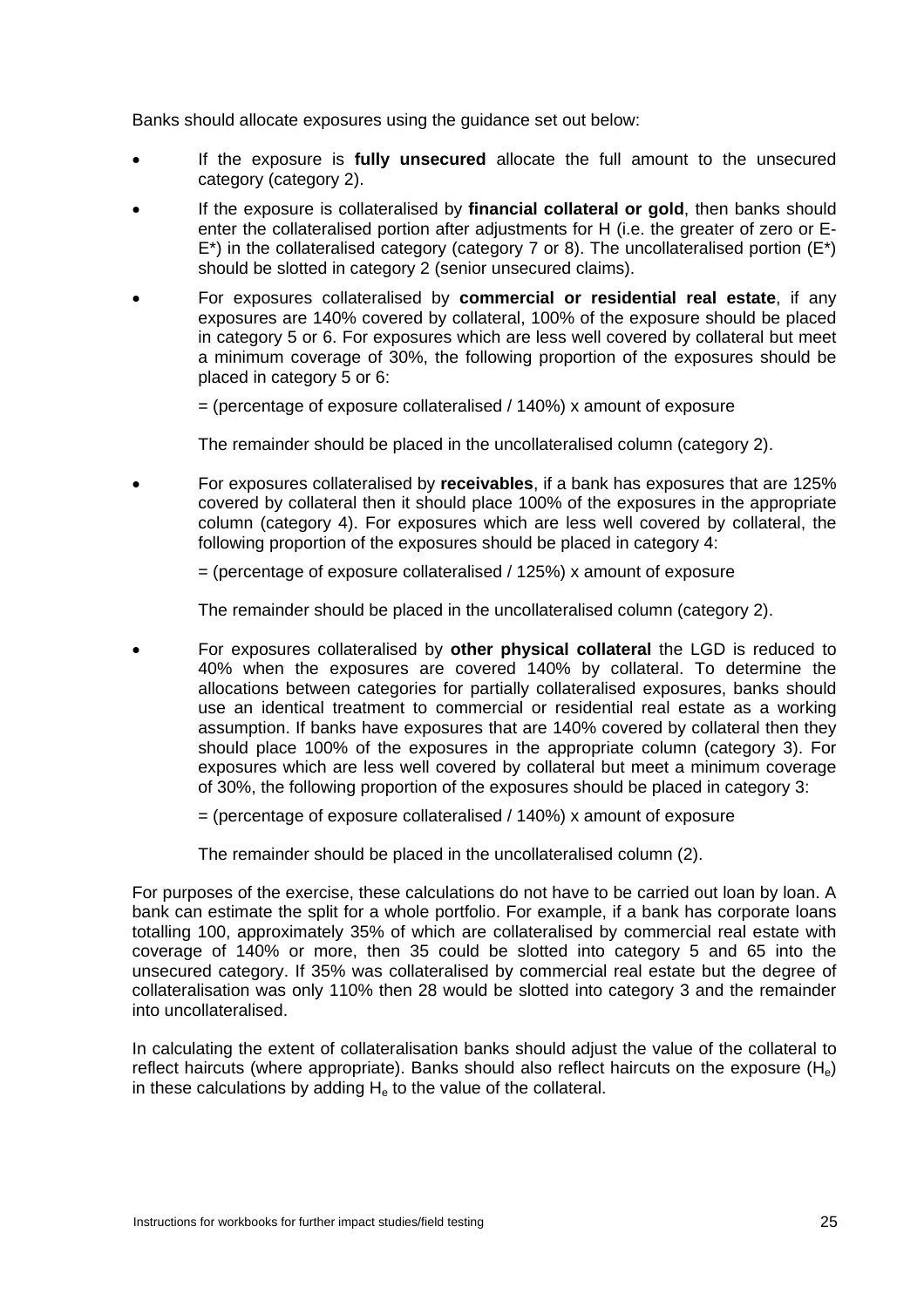### **11.5 Treatment of Repos**

Banks have two options for entering exposure data for repo-style transactions. The preferred method is the computation of the adjusted EAD (E\*) in accordance with paragraphs 147 and 176, respectively. Alternatively, an adjusted loss given default LGD\* as defined in paragraph 291 can be computed.

The net exposure is to be calculated as the sum of the aggregated adjusted exposures and the non-adjusted exposures for those transactions for which the adjusted LGD was computed. This value is then to be entered into the cell "Repo / Securities lending exposures: net exposure".

In the next step the non-adjusted and adjusted exposure amounts broken down into PD bands are to be entered in the appropriate, respective columns. In the PD/LGD matrix, adjusted and non-adjusted exposures are to be assigned to LGD buckets based on LGD and LGD\*, respectively.

### **11.6 Treatment of OTC derivative exposures**

OTC derivatives should be treated in a similar manner as under the Standardised approach, however PD bands should be used instead of risk-weights. The adjusted exposure amount (E\*) should be entered in the column for unsecured exposures. The portion of gross exposures covered by the netting agreement and collateral – i.e. the greater of zero or E minus E\* – should be shown in the 0% LGD band headed "secured exposures". The other LGD columns have been left blank – banks do not need to input anything in these columns.

### **11.7 Netting agreements**

Banks should take account of eligible netting agreements in assigning exposures to LGD bands. The portion of gross exposures covered by the netting agreement should be shown in the 0% LGD band. The remaining unsecured portion after netting should be assigned to the "unsecured" column (45% LGD band).

### **11.8 Maturity**

At the discretion of national supervisors, banks will be required to use an explicit maturity adjustment in the foundation IRB approach. Where an explicit maturity adjustment is required the exposure-weighted average maturity should be entered in the maturity grid. Maturity should be calculated according to the rules of the revised Framework. The PD bands and collateral types used must be the same as those used for grid showing exposures by PD and collateral type, and banks are expected to enter the exposure-weighted average maturity for all exposures with the respective PD/collateral type combination. The worksheet will automatically calculate the maturity adjustment.

If a bank is not able to calculate the exposure-weighted average maturity for all individual PD/collateral type combinations, it should calculate the exposure-weighted average maturity for all exposures in each PD band and report this single result for all collateral types within this PD band. If a bank chooses such a simplification, this should be reported to the supervisor in a separate note.

Exposures exempted from the explicit maturity option should enter the calculation of the average with a maturity of 2.5 years. For foreign exchange/derivative instruments under a netting agreement the longest residual maturity should be used. If no average maturity is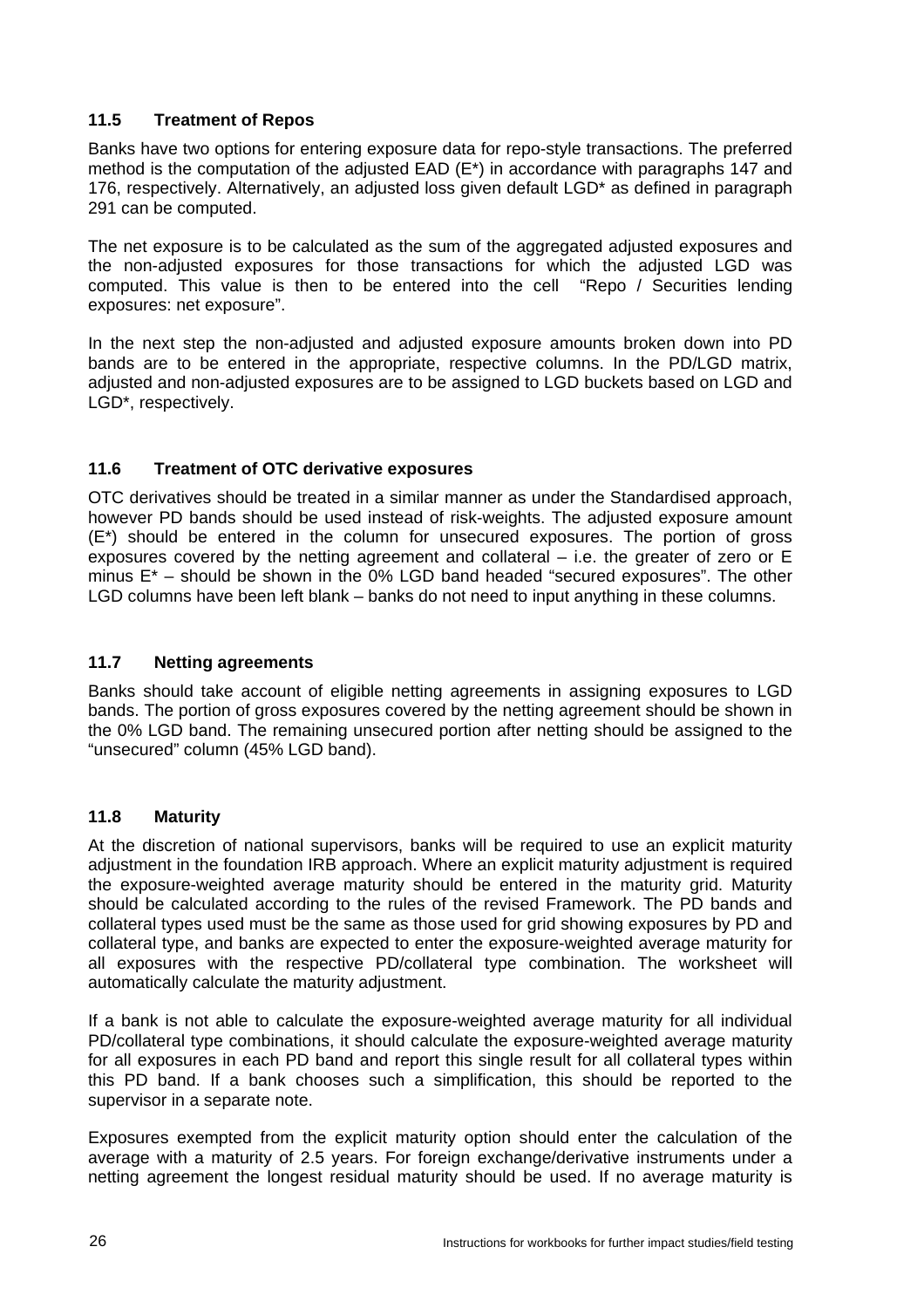given for a certain PD/collateral type combination, an average maturity of 2.5 years is assumed.

### **11.9 SME portfolio – size function**

As mentioned, for SME exposures that are treated as corporate exposures (i.e. those which are on the corporate risk-weight curve for capital purposes) banks will also need to provide information on the size of the firm. Consequently these exposures must be reported only on a separate SME worksheet.

In the FIRB SME Corporate worksheet a fifth grid requests information on PD and firm size (using either turnover or, according to paragraph 274, total assets). Six bands are provided (€0–5 million, €5–10 million, €10–20 million, €20–30 million, €30–40 million and €40–50 million). In the cells above the reported exposures banks should give the weighted-average turnover (weighted by exposure size) for the size category. **This information has to be entered in million euros – irrespective of the currency and unit used to enter data in the remainder of the workbook.** This information will feed into the capital calculations for these exposures, providing reductions in capital requirements. Banks may find it difficult to provide this data – they may use a sampling approach if necessary to provide reasonable estimates for the purposes of this exercise. In this case, national supervisors should be contacted.

### **12. Advanced IRB approach worksheets**

The inputs required for the advanced IRB approach are very similar to those for the foundation IRB approach (see section 11), with the following additions.

### **12.1 EAD**

For the advanced IRB approach undrawn lines and other off-balance sheet exposures should be entered into the worksheets **before** credit conversion. Banks are required to fill in an EAD grid using their own EAD bands. If possible, banks should assign relevant product types to these EAD estimates in the yellow cells. The PD distribution is that which is defined in the initial collateral type grid. Banks should then allocate exposures according to EAD and PD.

Banks do not need to provide EAD breakdowns for **drawn exposures and OTC derivatives.** OTC derivative exposures should be stated after credit conversion in the tables for PD and LGD. For repo-style transactions under the advanced approach it is assumed that EAD is incorporated in the calculation of  $E^*$  – therefore it is not necessary to fill in an EAD matrix.

### **12.2 LGD**

Under the advanced IRB approach, banks are requested to fill in three types of losses based on their own estimates:

- An LGD for non-defaulted exposures which according to paragraph 468 should reflect economic downturn conditions;
- An LGD for defaulted assets which should also reflect a possible economic downturn; and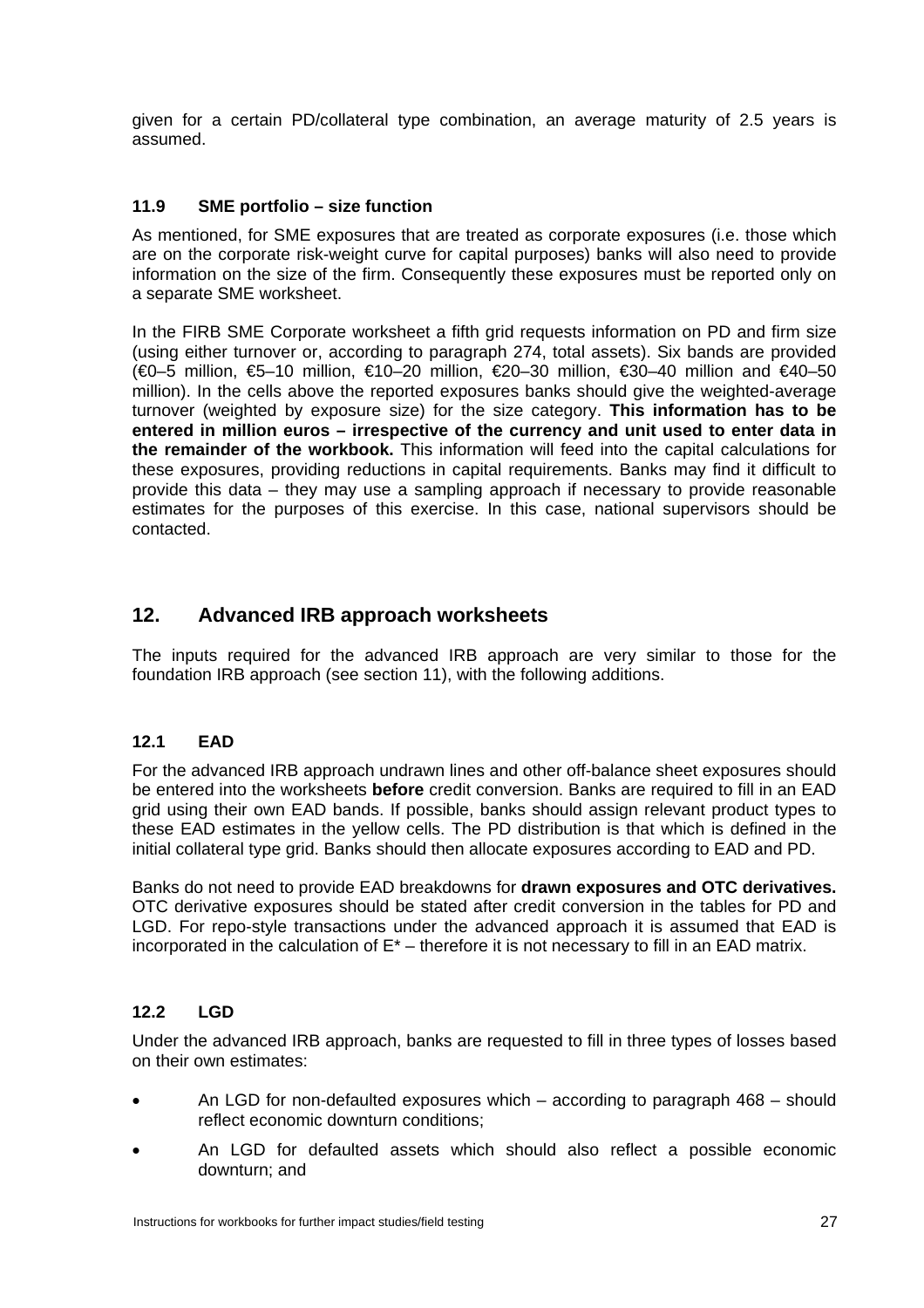The best estimate of the expected loss for defaulted assets.

For downturn LGDs (both for non-defaulted and defaulted assets) banks should define their own LGD bands. Note that each of the LGD values can be interpreted as the exposureweighted average of the respective downturn LGDs assigned to individual exposures within a certain bucket.

For **non-defaulted assets** banks fill in their LGD estimates in the row entitled "LGD" above the PD/LGD-matrix. It would provide useful information to the supervisor if banks were able to specify to which type of collateral the LGD bands relate. If possible, banks should provide this information as well using the predefined collateral types provided in a pull-down menu. The information on the collateral type is voluntary. Since other factors than collateral may also effect the LGD estimates, more than one column with different LGD values can be associated with a certain type of collateral. Conversely, there might be different collateral types for the same LGD.

The LGD buckets for **defaulted assets** should be defined in the row entitled "LGD" above the row including the amounts of defaulted exposures. Once the LGD buckets have been defined, the exposure-weighted average of the best estimate of expected loss for the exposures in the respective LGD bucket should be calculated and filled in the row "best estimate EL". LGDs for non-defaulted exposures and LGDs for defaulted exposures in the same column do not necessarily refer to exposures with the same characteristics. Therefore, LGD buckets for non-defaulted and defaulted exposures can be defined independently.

In any case, national supervisors might provide further guidance on the estimation of these parameters and how to fill them in the advanced IRB worksheets.

### **12.3 Retail**

There is no foundation IRB approach for retail, i.e. banks need only calculate risk-weighted assets by using what essentially is an advanced IRB approach. There is no maturity adjustment for retail exposures, thus banks need only complete the grids showing exposures by PD and LGD as well as by PD and EAD.

### **12.4 Maturity**

In the advanced IRB approach, all banks will be required to use an explicit maturity adjustment. Therefore banks must fill in the maturity grid. Banks must enter the exposureweighted average maturity for the exposures within a given PD/LGD bucket.

Certain corporate exposures (and SMEs treated as corporate) will be exempted where the reported sales (i.e. turnover) **and** total assets for the consolidated group of which the firm is a part are less than €500 million if the national supervisor chooses (see paragraph 319). Exposures falling into this category should enter the calculation of the above-mentioned average with a maturity of 2.5 years.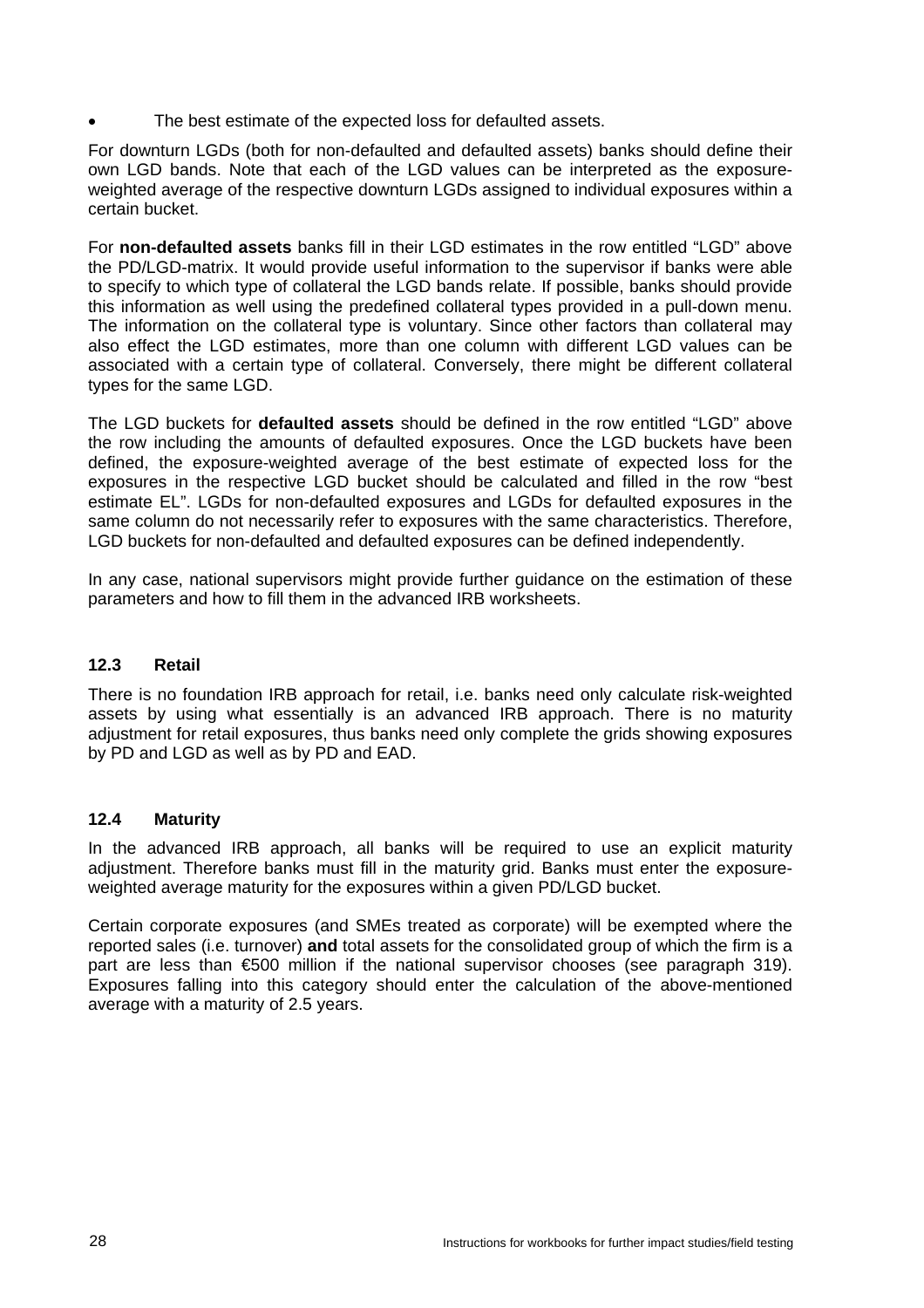### **13. IRB Equity worksheet**

### **13.1 Materiality**

For this exercise, banks should refer to supervisors to determine whether their equity exposures are material. If a bank's equity exposures are not material then they only need to complete the drop-down box on the IRB equity worksheet and the two appropriate cells in the Summary section.

### **13.2 Specific exclusions**

For this exercise, some equity holdings are considered excluded from the IRB treatment and will be subject to the capital charges required under the Standardised approach – banks should refer to national supervisors for guidance on eligible holdings. Banks should report excluded exposures (in panel 1) of the IRB equity worksheet. National supervisors will provide instructions on those legislated programmes that qualify for this exclusion.

### **13.3 Grandfathering**

For this exercise, equities are to be considered as likely to be grandfathered if the national supervisor has so specified.

### **13.4 Treatment of excluded and non-excluded items**

Risk-weighted assets should be calculated for all equity holdings in the banking book. For **all material non-excluded equities**, the worksheet should be filled in using the PD/LGD approach or the market-based approach (simple or internal models), according to the approach indicated by the national supervisor. **Excluded equity holdings** should be entered separately in panel 1 provided in the worksheet and risk-weighted at 100%.

### **13.5 Scaling factor**

A 1.5 scaling factor will be applied to the risk weights for some equity exposures (paragraph 350). For each PD band, banks should split their exposures between those on which the scaling factor is necessary and those for which a scaling factor will not be applied.

### **14. IRB Specialised Lending worksheets**

A separate worksheet for specialised lending exposures subject to the **risk-weight slotting method** has been provided to calculate risk-weights for certain exposures under the IRB approaches.

Banks that estimate PD to the satisfaction of their supervisors do **not** need to enter these exposures in the risk-weight slotting method worksheet. These banks should include such exposures in the HVCRE or other specialised lending worksheet provided for the foundation IRB approach. Unlike for previous exercises, these exposures should not be recorded in the Corporate worksheet. Banks that can estimate PD, LGD and EAD for these exposures also do **not** need to separately identify these exposures. These banks should include such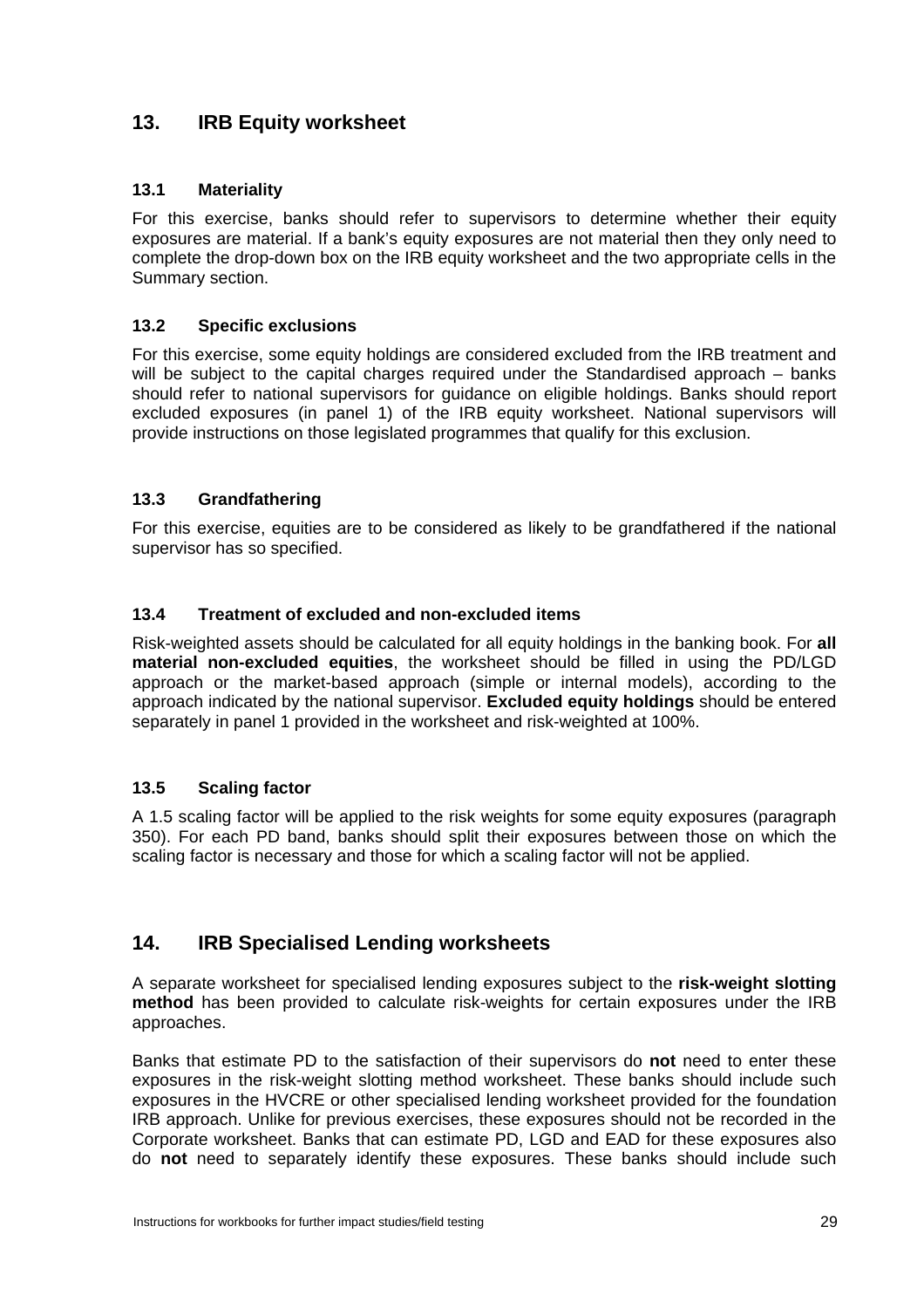exposures in the HVCRE or other specialised lending worksheet provided for the advanced IRB approach.

Banks must record these specialised lending exposures separately for the current Accord and the Standardised approach. In the current Accord and Standardised approach worksheets these exposures will be treated as corporate exposures since there are no specific treatments in the current Accord and the Standardised approach. They should, however, be entered in the separate specialised lending sections for analytical purposes.

### **15. IRB Securitisation worksheets**

### **15.1 Securitisation requiring deductions (panel A)**

Panel A refers to paragraphs 561–563 regarding the treatment of securitisation exposures to be deducted from regulatory capital. All gains on sale must be deducted from Tier 1 capital, and their total amount should be entered in the matrix in this section. Exposure amounts in credit-enhancing interest-only strips, net of gain on sale, must be deducted in equal amounts from Tier 1 and Tier 2 capital and entered in the same matrix.

#### **15.2 Securitisation exposures subject to ratings-based or internal assessment approach (panel B)**

### *Exposure types*

The securitisation exposures treated in this section are securitisation exposures rated by an external credit assessment institution (ECAI) or those for which an ECAI rating can be inferred as outlined in paragraphs 617 and 618. In addition, securitisation exposures are to be entered here for which an internal rating can be made in accordance with the Internal Assessment Approach (IAA) as described in paragraphs 619–621.

### *Exposure amounts*

According to paragraph 308 the EAD is based on the exposures gross of specific provisions or partial write-offs. The EAD on drawn amounts should not be less than the sum of (i) the amount by which a bank's regulatory capital would be reduced if the exposure were writtenoff fully, and (ii) any specific provisions and partial write-offs.

The following applies to off-balance securitisation exposure amounts:

- Liquidity facilities, internally via IAA and externally rated, with the exception of eligible market disruption facilities and eligible servicer cash advance facilities, are treated no differently than any other rated securitisation exposures within panel B and receive a CCF of 100%.
- Market disruption eligible liquidity facilities receive a CCF of 20% if the conditions in paragraph 580 are satisfied. Alternatively, if the facility is externally rated, the bank can use the RBA risk weight for rated exposures and apply a CCF of 100%.
- Eligible servicer cash advance facilities are subject to national discretion and such facilities satisfying the requirements set down in paragraph 582 receive a CCF of 0%.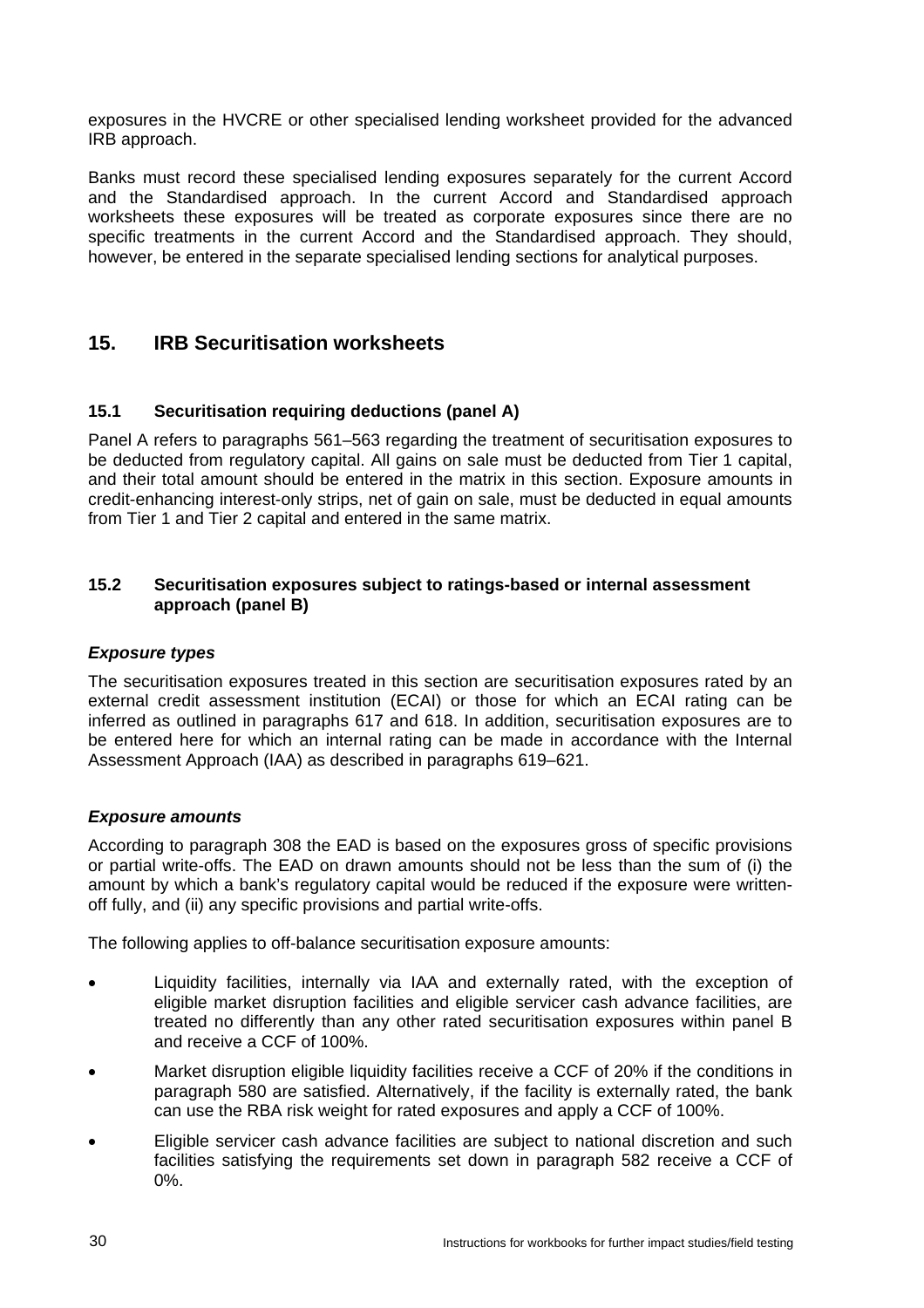• If a bank, not the originator, provides credit protection to securitisation exposures in form of a credit default swap, guaranty or letter of credit (other off-balance sheet item), it must calculate the capital requirement on the covered exposure as if it were an investor in that exposure (CCF of 100%).

#### *Risk-weighted assets*

Internally via IAA and externally rated securitisation exposures are assigned risk weights as set down in the table in paragraphs 615 and 616.

#### *Credit risk mitigation*

Securitisation exposures benefiting from financial collateral are to be treated according to the formulae and definitions outlined in paragraphs 147–150. Post-CRM risk-weighted assets are then defined as the product of the RBA risk weights multiplied with E\*. The risk-weighted assets pre- and post-CRM are to be entered into the appropriate cells.

If the credit risk mitigation is in the form of guarantees (or CDSs, letters of credit) which cover the securitisation exposure, they are to be treated using the substitution method on the portion of the securitisation exposure covered by the guarantee. However, the whole exposure must be entered in the "Exposures" column according to the appropriate risk weight pre-CRM. The risk-weighted assets should then be calculated by the bank taking into account the lower risk weight for the guaranteed portion of the exposure and entered in the "RWA post CRM" column in the same row as the respective exposure amount.

Maturity mismatches for all forms of CRM must be treated as described in paragraphs 202– 205.

### **15.3 Unrated exposures – non IAA (panel C)**

#### *Exposure types*

**Unrated securitisation exposures treated under the Supervisory Formula (SF)** are to be entered into panel C1 or C2, broken down according to supervisory formula risk weights.

**Securitisation exposures whose pool assets have no specific IRB treatment** are entered in panel C3. Paragraph 608 specifies a separate treatment of such exposures. Retained securitisation exposures are to be entered into row 101 using the Standardised approach. If a bank is investing in such an exposure the RBA has to be applied and the results have to be entered in the row "Retained exposures" of panel C3. Note that despite the fact that the RBA treatment is used, they are not to be entered into panel B.

**Unrated exposures for which neither the RBA, SFA nor IAA apply** and which are therefore deducted or where for liquidity facilities the treatment as described in paragraph 639 could be applied are entered in panel C4. A distinction of retained and invested exposures is not necessary.

#### *Exposure amount*

As for the panel B securitisations, those in panel C are distinguished between noncollateralised and collateralised exposures. The same rules as apply to panel B securitisations regarding the determination of pre-CRM risk-weighted assets apply to exposures here as well.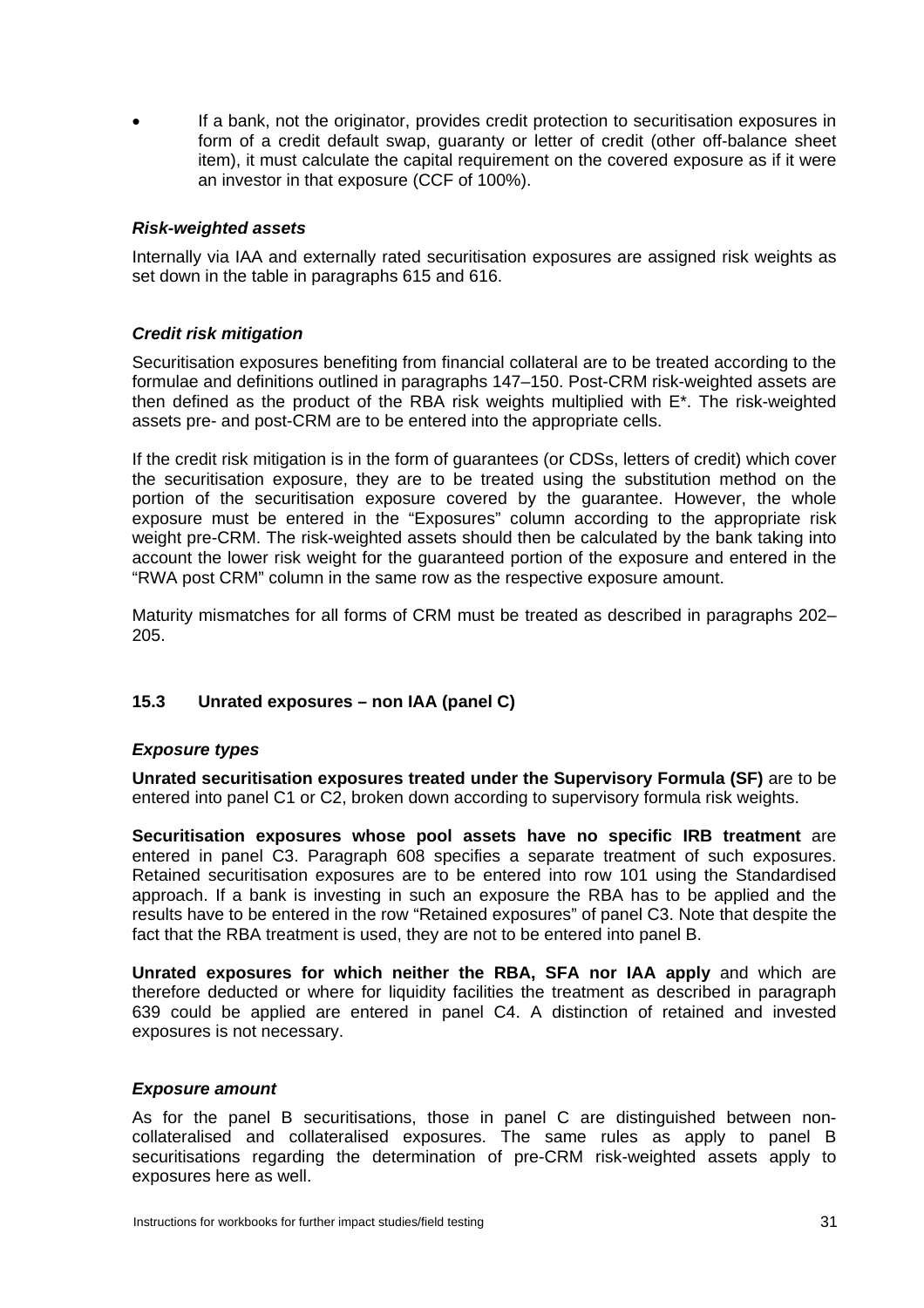#### *Risk weights and risk-weighted assets*

**For unrated securitisation exposures treated under the Supervisory Formula (SF)** the SF capital charge is computed on the basis of five parameters supplied by the bank, namely  $K_{IRB}$ , credit enhancement level (L) and thickness (T), the effective number of exposures in the pool (N) and the exposure-weighted average LGD. Definitions and directions to the computation of these parameters as well as the SF capital charge are to be found in paragraphs 623–636.

The parameter  $K_{IRB}$  is referred to in paragraph 623 as "the IRB capital requirement had the exposures not been securitised". It is important for the  $K_{IRB}$  calculation to note that this values includes the expected loss portion of the underlying pool (paragraph 627).

### *Credit risk mitigation*

For exposures not treated using the SF, credit risk mitigation is to be treated as in panel B. If the SF is applied, risk-weighted assets post-CRM in the SF are to be computed on the basis of the formulae outlined in paragraphs 147–150. The bank may reduce the capital charge proportionally when the credit risk mitigant covers first losses or losses on a proportional basis. For all other cases, the bank must assume that the credit risk mitigant covers the most senior portion of the securitisation exposure (i.e. that the most junior portion of the securitisation exposure is uncovered).

### **15.4 Investors' interest (panel D)**

### *Exposure types*

This panel is meant for exposures originated by the bank and held by investors for which the originator might hold regulatory capital. An originating bank might hold capital against investors' interest only if the exposures sold are of a revolving nature **and** are subject to an early amortisation clause. The most typical examples are the securitisation of credit card receivables and corporate loan commitments. Further details are discussed in section 10.4.

### *Exposure amounts and risk-weighted assets*

The risk-weighted assets are to be computed as 8% of the product of the investors' interest, a CCF and  $K_{IRB}$  (paragraph 643). The investors' interest is the sum of investors' drawn balance and undrawn interest. The investors' undrawn interest is defined as the EAD associated with the corresponding undrawn lines and is to be calculated as follows:

undrawn investors' interest  $=$  EAD of undrawn line x (investors' interest drawn / total drawn )

The CCF is determined as outlined in paragraphs 596–605 and the tables included therein. Distinctions are to be made between controlled and uncontrolled early amortisation (for a definition of controlled early amortisation see paragraph 548; all early amortisations which are not controlled are uncontrolled), retail and non-retail revolving credit lines, and committed and uncommitted lines (paragraph 595: "uncommitted lines are those which are unconditionally cancellable without prior notice").

The determination of  $K_{IRB}$  is described in paragraphs 627–629.  $K_{IRB}$  is to be calculated as for the SFA.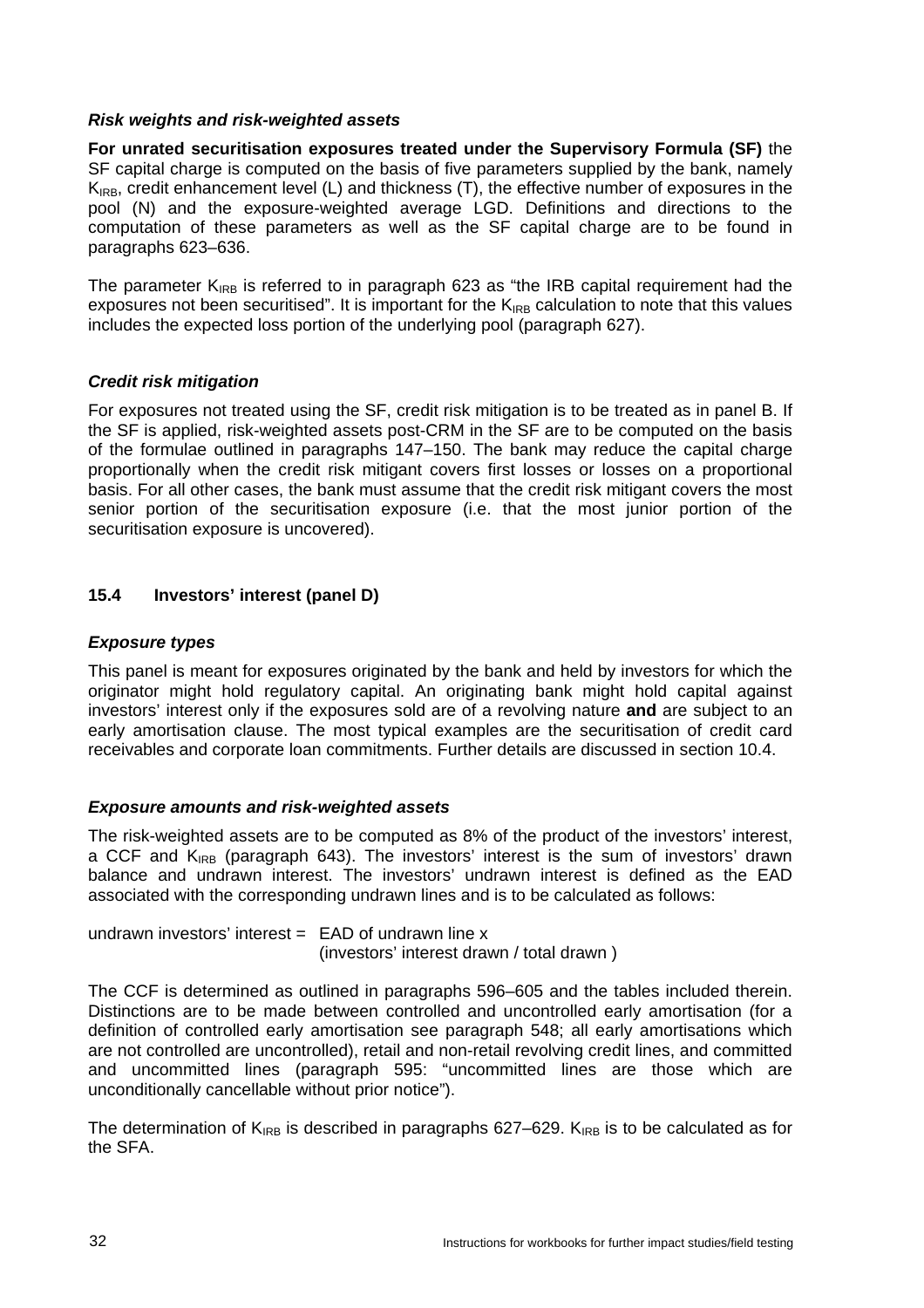### **16. Operational Risk worksheet**

### **16.1 Introduction**

There are three methods for calculating operational risk capital charges: (1) the Basic Indicator Approach (BIA); (2) the Standardised Approach (TSA); and (3) the Advanced Measurement Approach (AMA).

### **16.2 Missing data**

If a bank is not active in a given business line then it should enter "NA" (i.e. not applicable) in the corresponding cell. If a bank is active in a given business line but is unable to estimate it, it should enter "NI" (i.e. no information) in the corresponding cell.

### **16.3 Gross income**

The basis for the computation of capital charges related to operational risk is the gross income defined in the revised Framework. Banks should confirm, if necessary, the treatment of gross income in detail with their supervisor.

### **16.4 Current Accord**

In panel B, banks should report their minimum required capital according to the current Accord, including the minimum required credit risk capital and required market risk capital pursuant to the 1996 Market Risk Amendment. Banks should also show their eligible Tier 1, Tier 2 and Tier 3 capital as well as supervisory deductions under the current Accord.

### **16.5 Basic Indicator Approach**

Under the Basic Indicator Approach, banks must hold capital for operational risk equal to a fixed percentage of average annual gross income over the past three years. In panel C a bank should report its total gross income for the three years specified. The worksheet will automatically calculate an average of its total gross income over the years for which gross income is positive. If a bank is unable to provide gross income data for all of the three previous years then, for the purposes of this study, the capital charge will be based on an average of the latest years for which data are available.

### **16.6 Standardised Approach**

Under the Standardised Approach, banks' activities are divided into eight business lines: corporate finance, trading and sales, retail banking, commercial banking, payment and settlement, agency services, asset management, and retail brokerage. A capital charge for each business line is calculated by multiplying the gross income generated by that business (to be entered in panel D2) line by a factor (denoted beta) assigned to that business line. The total capital charge is the summation of the regulatory capital charges across each of the eight business lines, averaged over the previous three years. The sum of gross income for the eight business lines under the Standardised Approach to operational risk should equal total gross income under the Basic Indicator Approach.

The worksheet will automatically calculate a simple three-year average of gross income for each of the eight business lines. If a bank is unable to provide gross income data for all of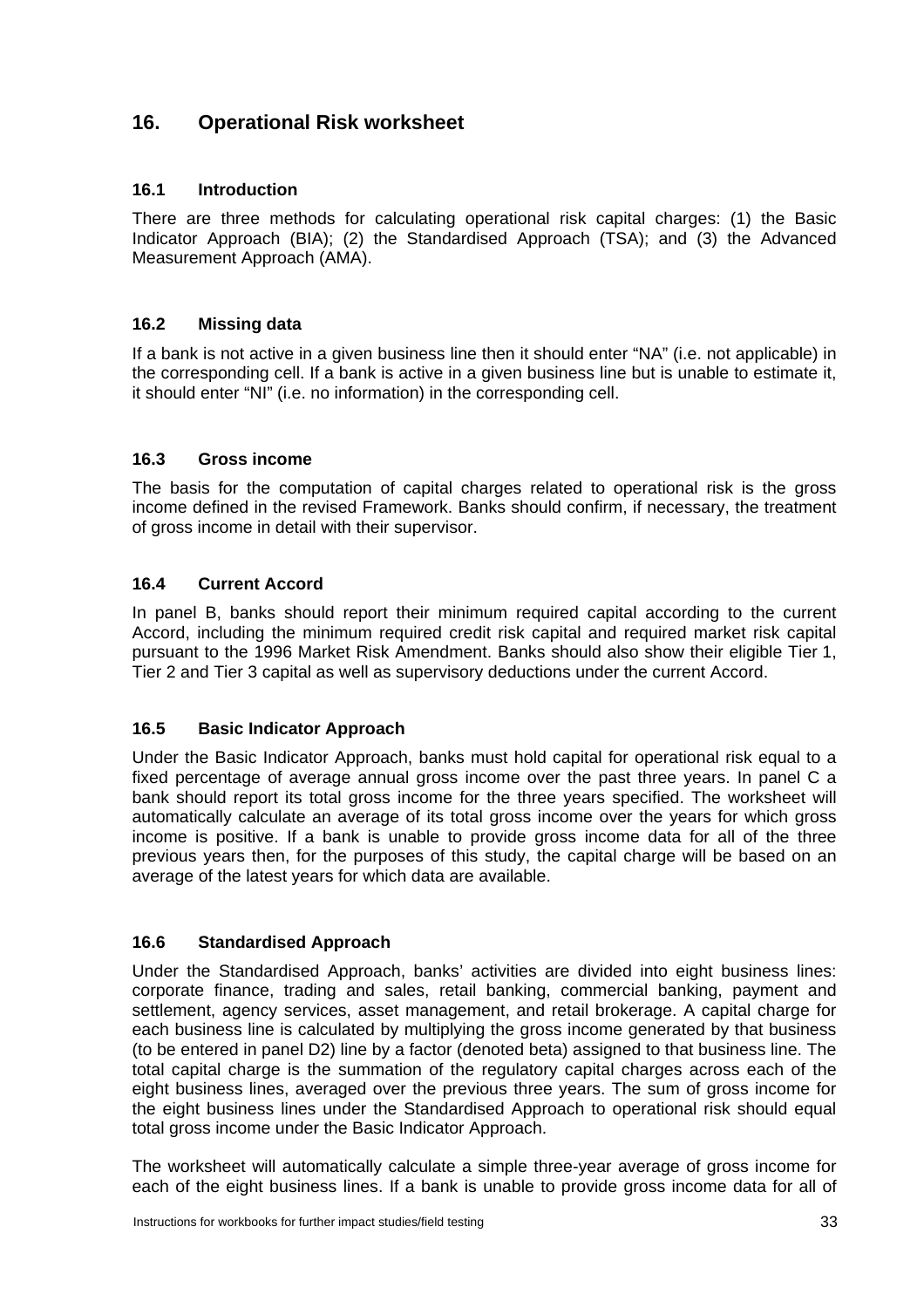the three previous years then, for the purposes of this study, the capital charge will be based on an average of the latest years for which data are available.

### **16.7 Alternative Standardised Approach**

If banks are allowed to use the Alternative Standardised Approach which is at the discretion of the national supervisor, they should choose the Alternative Standardised Approach from the pull-down menu in panel D1 and fill in panel D3 instead. They may enter the sum of loans and advances for the three previous years in the lower part of panel D3 separately for the business lines retail and commercial banking. These figures are multiplied by an "m" factor before feeding into the usual capital calculation. For all other business lines, the necessary inputs under the Alternative Standardised approach must be made in the upper part of this panel and are the same as for the Standardised Approach; the m factor is not needed in these cases.

### **16.8 Advanced Measurement Approaches**

Under the Advanced Measurement Approaches, the regulatory capital requirement for operational risk is based on an estimate of operational risk derived from a bank's internal risk measurement system. In a case where a bank can calculate AMA capital charge only for some business lines, the AMA capital charge that should be reported in the first table of panel F should be the total of (1) the AMA capital charge for those business units in which the bank uses AMA, and (2) the Standardised Approach capital charge for those business units in which the bank uses the Standardised Approach to operational risk.

In the second table of panel F, supervisors may ask for additional information such as

- The capital charge without a diversification adjustment;
- The capital charge without an insurance offset;
- The capital charge without qualitative adjustments, where feasible;
- The capital charge for credit card fraud;
- The capital charge for retail fraud; and
- The operational risk EL charge calculated according to paragraph 669 (b).

National supervisors might provide further guidance on how these figures should be derived.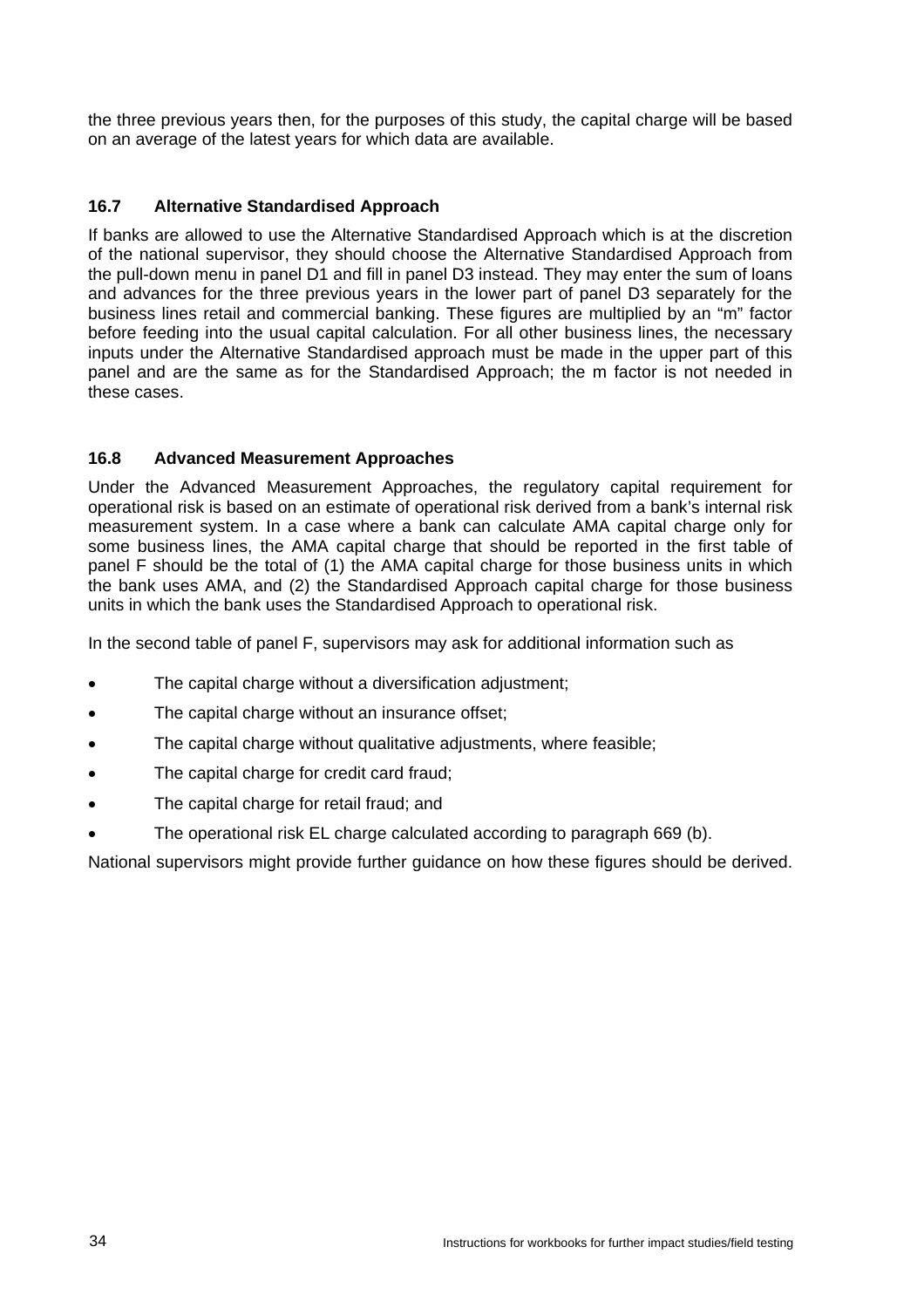# **Annex**

### **Significant changes versus QIS 3**

### **1. Input worksheet**

- The worksheet contains all input cells from the former Data and Capital worksheets.
- A specific Leasing section was added under other assets included (100% risk weight).

### **2. Parameter worksheet**

• Key parameters of the risk-weight functions can be adjusted in the Parameter worksheet.

### **3. Results worksheet**

- This worksheet contains the calculations of the former Capital worksheet as well as additional analyses required because of the UL-only calibration.
- Separate columns for the EL amounts were inserted next to the risk-weighted assets columns.
- Deductions and risk-weighted assets are calculated separately, i.e. deductions are no longer converted into their risk-weighted asset equivalent.
- The calculation of specific provisions (included and not included) as well as the scaling mechanism for exposures not included have been revised.
- The treatment of general provisions has been revised. The amount of provisions included under the Standardised approach is calculated separately since the amount eligible for inclusion in capital (1.25% of risk-weighted assets cap) changes versus the current Accord. The actual cap can be configured in the Parameter worksheet.
- A separate 100% risk-weighting treatment has been included for other assets (e.g. fixed assets) not subject to the revised Framework.

### **4. Related entities worksheet**

- The boxes for language on national discretion items were deleted since their content is not specific to individual banks.
- The memo item "b) Memo item surplus capital" was removed.

### **5. 1988 Accord worksheet**

• The panels for repos and OTC derivatives are now organised in the same way as drawn and undrawn exposures. Two different panels for repos and OTC derivatives are provided.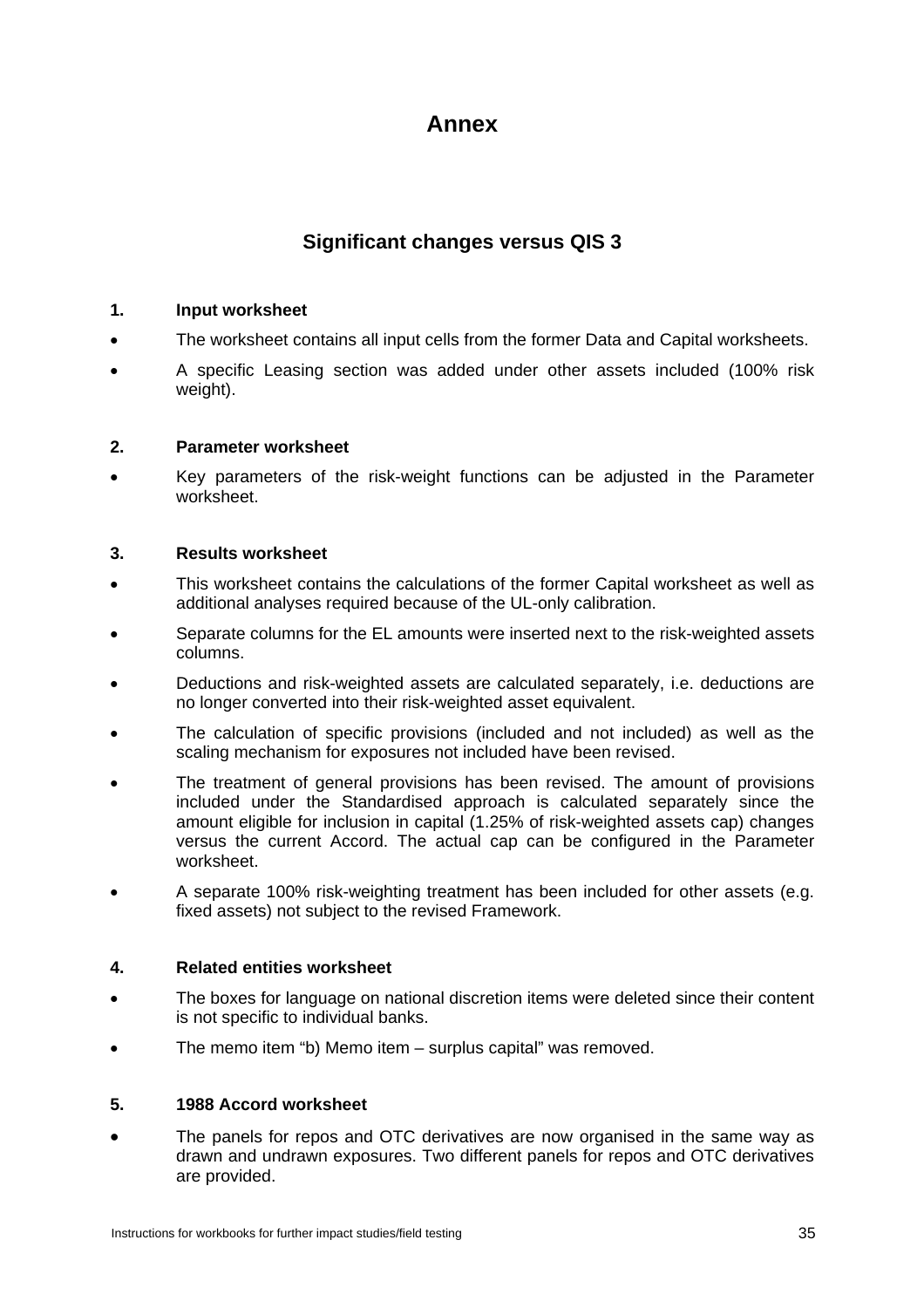- HELOC panels were added as well as the two specialised lending categories.
- An additional subtype of exposures called "e) Other off-balance sheet exposures" was created in order to separate the effects on off-balance-sheet exposures from the effects on drawn exposures.

### **6. Standardised approach worksheet**

- The new rules for provisions (paragraphs 75–78) were incorporated.
- The headings of the rows were in some cases modified or, in other cases, rearranged.
- The risk-weight for residential mortgages is now 35% (not 40% anymore).
- The memo item on retail exposure size has been deleted.
- HELOCs have been inserted as well as the two specialised lending categories.
- All risk weights are available in all portfolios but may be hidden if they are not necessary.
- An additional subtype of exposures called "e) Other off-balance sheet exposures" was created in order to separate the effects on off-balance-sheet exposures from the effects on drawn exposures.

### **7. IRB worksheets (general)**

- Drop-boxes were introduced to deal with different credit risk mitigation types in the PD/LGD matrix.
- The matrix exposure per PD/maturity was replaced by a matrix maturity per PD/LGD combination. In connection with the new matrix for calculation of risk-weighted assets, this improves the accuracy of the calculation. In case that banks are not able to provide maturities for each PD/LGD bucket, they can enter the same value for all LGDs within one PD bucket. In case a cell is empty, the formula assumes a maturity of 2.5 years.
- From the columns on the left, only exposure, EL amount times 12.5 and RWA are kept. All other columns were hidden.
- There is now a separate treatment of defaulted assets in the advanced IRB approach (according to paragraph 471).
- An additional subtype of exposures called "e) Other off-balance sheet exposures" was created in order to separate the effects on off-balance-sheet exposures from the effects on drawn exposures.

### **8. Equity**

• The calculation for immaterial exposures is no longer linked to the Standardised approach worksheet.

### **9. Operational Risk**

- The calculation of Basic Indicator and Standardised approaches was adjusted to the revised Framework.
- The Alternative Standardised approach was added.